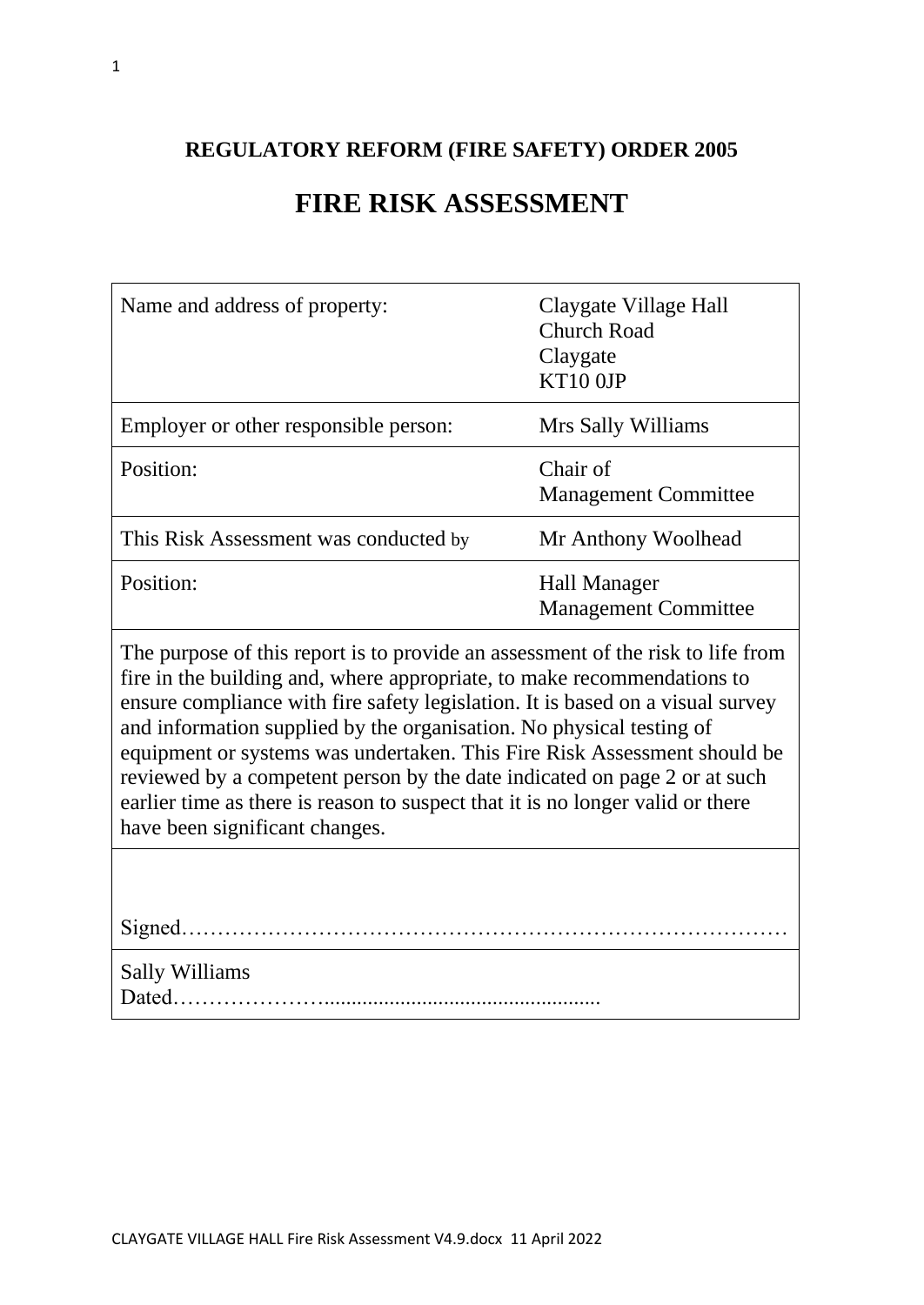#### **GENERAL INFORMATION**

#### **General Description of Building:**

Main Hall - A traditional building constructed from stone and brick and timber, with a pitched roof constructed from timber and slate. It is mainly ground floor with a small gallery area.

Small Hall - A traditional building constructed from stone and brick and timber, with a flat roof.

#### **Activities Carried Out There:**

General Village Hall activities including classes, dramatics, parties, meetings etc.

#### **General Occupancy Times:**

Variable between 8am and midnight.

#### **Fire Loss Experience:**

None recorded or known.

#### **Assessed Risk Category:**

Normal.

**Date of Survey:** August 2016

**Date of Last Review:** May 2021.

#### **Date of previous Report:** January 2018

#### **Suggested date for next Review:** April 2022.

#### **Other Relevant Information:**

Review conducted on 23rd January 2018 by Brian Bagnall – CVHA Community Trustee Accompanied by A Woolhead – Hall Manager. Review conducted on 18th April 2019 by Steve Fleming – CVHA Community Trustee Accompanied by A Woolhead – Hall Manager. Review conducted on  $29<sup>th</sup>$  May 2021 by Steve Fleming – CVHA Community Trustee Accompanied by A Woolhead – Hall Manager.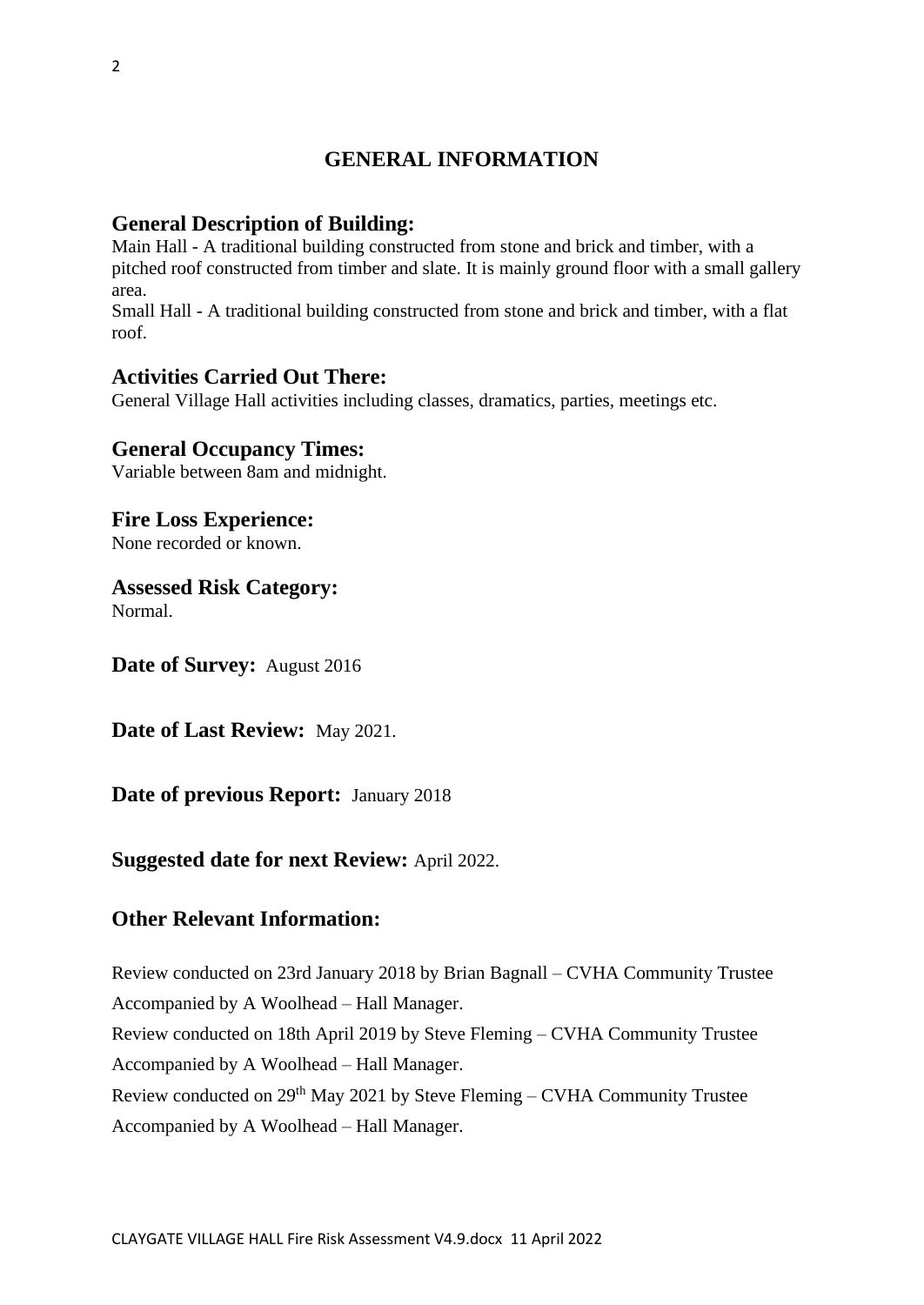# **Claygate Village Hall Association**

### **Fire Risk Assessment - Review**

Date of Review: 23<sup>rd</sup> January 2018.

| Conducted By:   | Brian Bagnall.    | <b>Community Trustee</b> |
|-----------------|-------------------|--------------------------|
| Accompanied By: | Anthony Woolhead. | Hall Manager.            |

#### **On Site Review of Claygate Village Hall Fire Risk Assessment V4.1**

Observations: -

- 1. All 20 areas detailed in Appendix 1 of V4.1 were visually inspected.
- 2. All fire appliances were correctly positioned and maintained.
- 3. All signage was correctly displayed and maintained.
- 4. All escape routes and exit doors were clear and in working order.
- 5. All Fire Zone plans [ Appendix 3] and Evacuation plans [ Appendix 2] were correctly displayed.
- 6. Fire Detection System appeared to be functional.

Brian Bagnall.

26<sup>th</sup>. January 2018.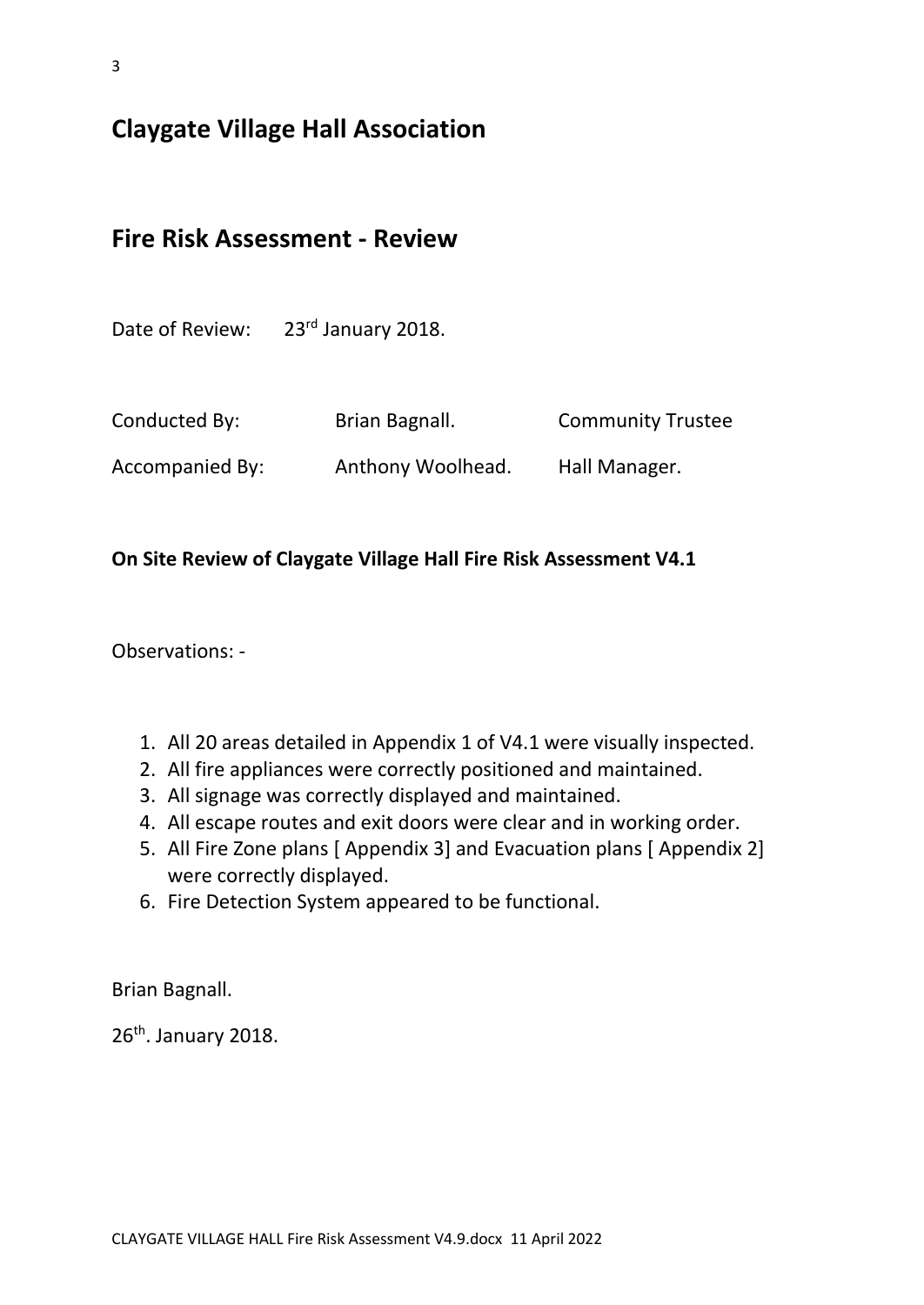4

# **Claygate Village Hall Association**

**Fire Risk Assessment - Review**

| Date of Review: | 18th April 2019.  |                          |
|-----------------|-------------------|--------------------------|
| Conducted By:   | Steve Fleming.    | <b>Community Trustee</b> |
| Accompanied By: | Anthony Woolhead. | Hall Manager.            |

#### **On Site Review of Claygate Village Hall Fire Risk Assessment V4.3**

Observations: -

- 7. All 20 areas detailed in Appendix 1 of V4.3 were visually inspected (except the Stage Props Room, the CDS Store off the Dressing Room, the Under-Stage Area and the External Store).
- 8. All fire appliances were correctly positioned and maintained.
- 9. All signage was correctly displayed and maintained.
- 10.All escape routes and exit doors were clear and in working order.
- 11.All Fire Zone plans [ Appendix 3] and Evacuation plans [ Appendix 2] were correctly displayed.
- 12.Fire Detection System appeared to be functional.

Steve Fleming.

20<sup>th</sup>. April 2019.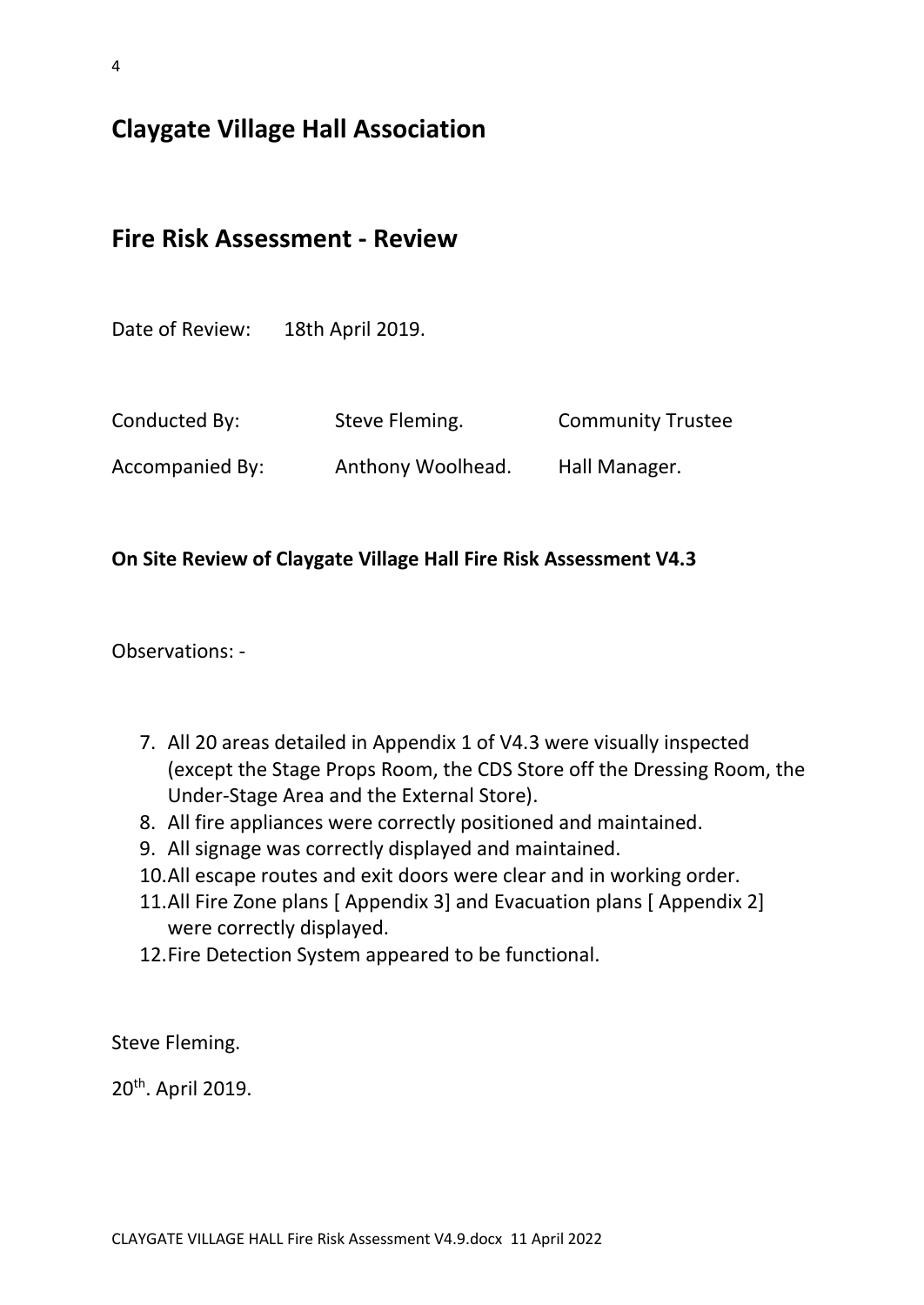**Claygate Village Hall Association**

## **Fire Risk Assessment - Review**

Date of Review: 29th May 2021.

| Conducted By:   | Steve Fleming.    | <b>Community Trustee</b> |
|-----------------|-------------------|--------------------------|
| Accompanied By: | Anthony Woolhead. | Hall Manager.            |

#### **On Site Review of Claygate Village Hall Fire Risk Assessment V4.5**

Observations: -

All 19 areas detailed in Appendix 1 were visually inspected (except the CDS Store off the Dressing Room, the Under-Stage Area and the External Stores).

All fire appliances were correctly positioned and maintained.

All signage was correctly displayed and maintained - an additional "Fire Exit" sign to be installed in the lobby outside the disabled/ladies wcs.

All escape routes and exit doors were clear and in working order.

All Fire Zone plans [ Appendix 3] and Evacuation plans [ Appendix 2] were correctly displayed.

Fire Detection System appeared to be functional.

Overall, no new or increased fire risks were noted.

In addition, we discussed the following: -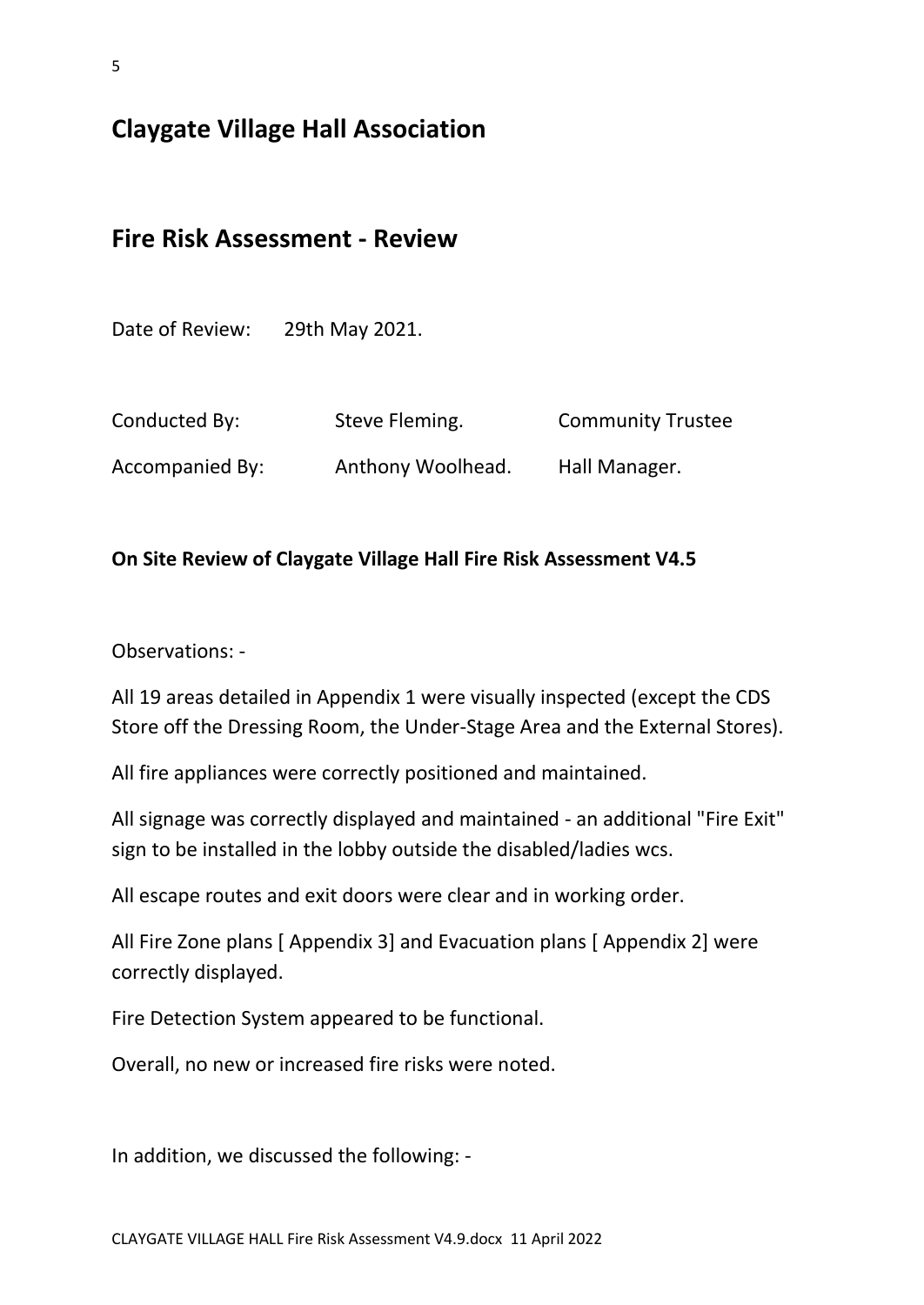The Fire Evacuation Plan drawing needs to be updated, with rooms consistently named – Clive Thompson undertook to follow up on this.

Consideration to be given to installing a maintained light in the CDS Stage Props Room

Consideration to be given to installing Fire Resisting doors to the Main Services Room and the four doors leading off the first-floor gallery.

Steve Fleming.

29<sup>th</sup>. May 2021.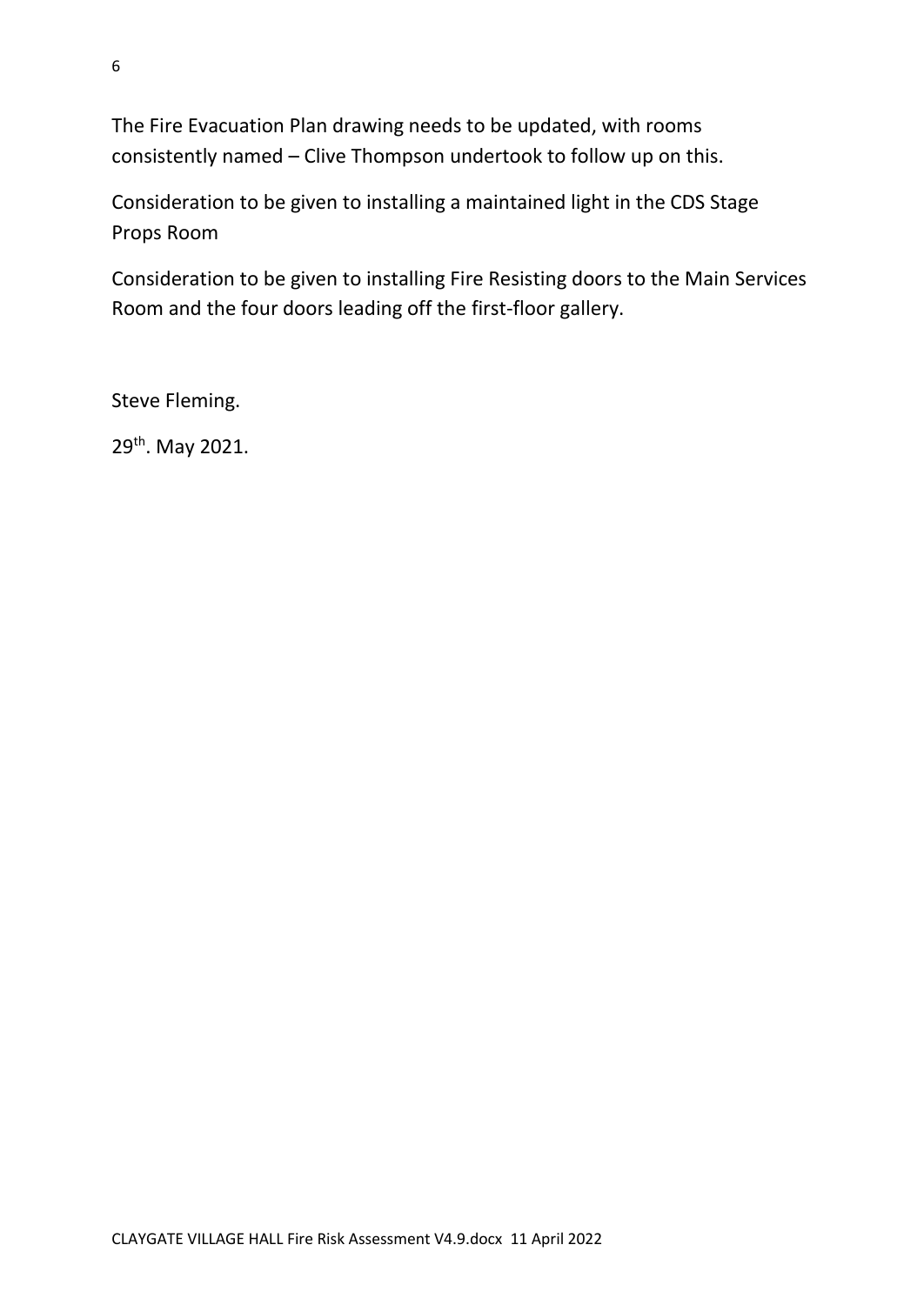# Contents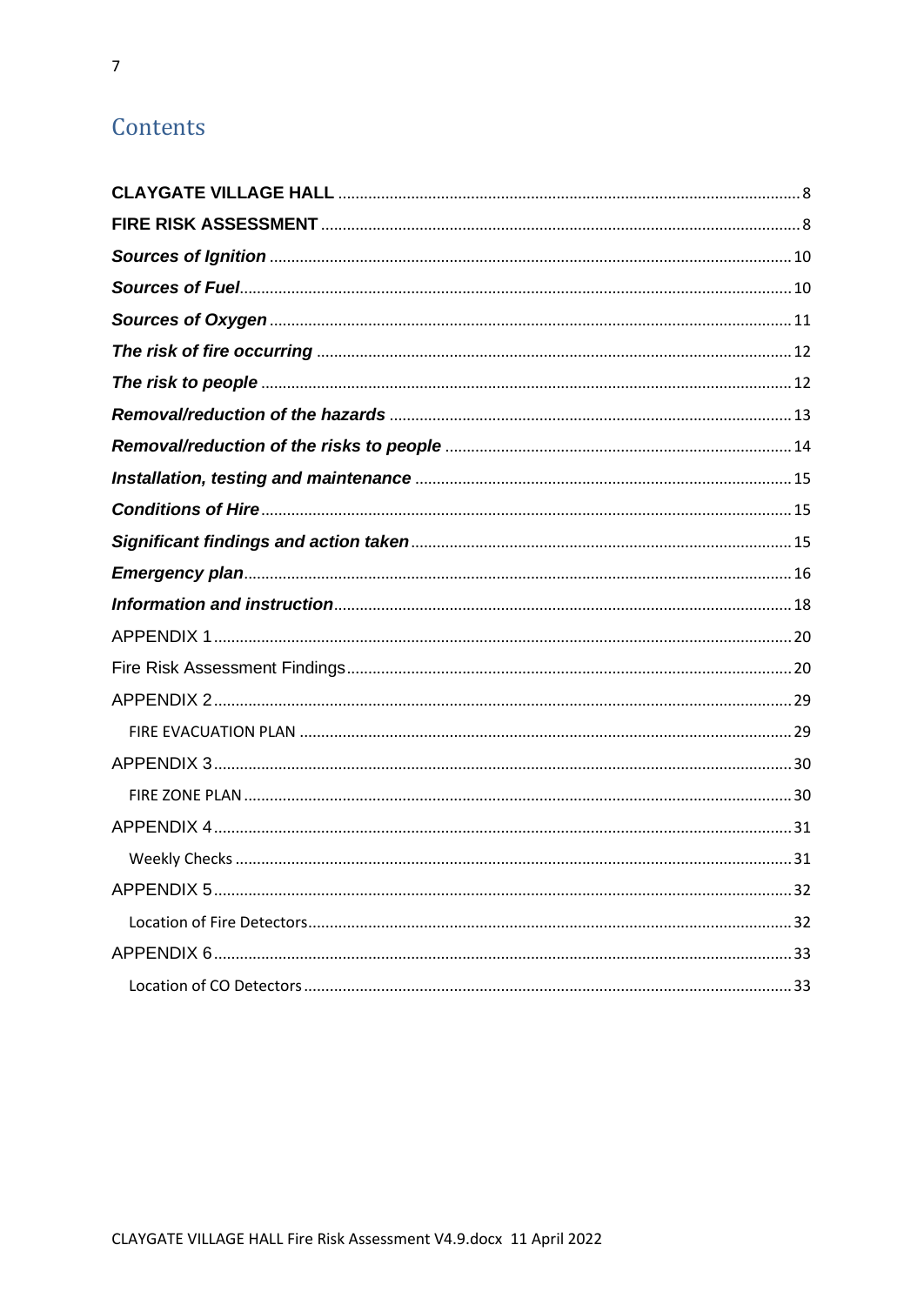# <span id="page-7-0"></span>**CLAYGATE VILLAGE HALL**

# <span id="page-7-1"></span>**FIRE RISK ASSESSMENT**

## **1. Introduction**

1.1 The Regulatory Reform (Fire Safety) Order 2005, which came into force on 1st October 2006, replaces most fire safety legislation with one simple order. It means that any person who has some level of control in premises must take reasonable steps to reduce the risk from fire and make sure people can safely escape if there is a fire.

1.2 The Order applies to virtually all premises and covers nearly every type of building, structure and open space. It applies to community halls and community premises and is relevant, therefore, to Claygate Village Hall.

1.3 For the purposes of carrying out the Fire Risk Assessment the 'responsible person' is the Claygate Village Hall Management Committee who from time to time appoints one or more 'competent' persons to undertake the risk assessment. This assessment has been carried out in August 2016.

1.4 This Fire Risk Assessment has been carried out in accordance with the requirements of the Order and having regard to the Government guidance on Fire Safety Risk Assessment in Small and Medium Places of Assembly.

The guide describes five steps that should be taken when carrying out a Fire Risk Assessment:

- 1 Identify fire hazards
- 2 Identify people at risk
- 3 Evaluate, remove, reduce and protect from risk
- 4 Record, plan, inform, instruct and train
- 5 Review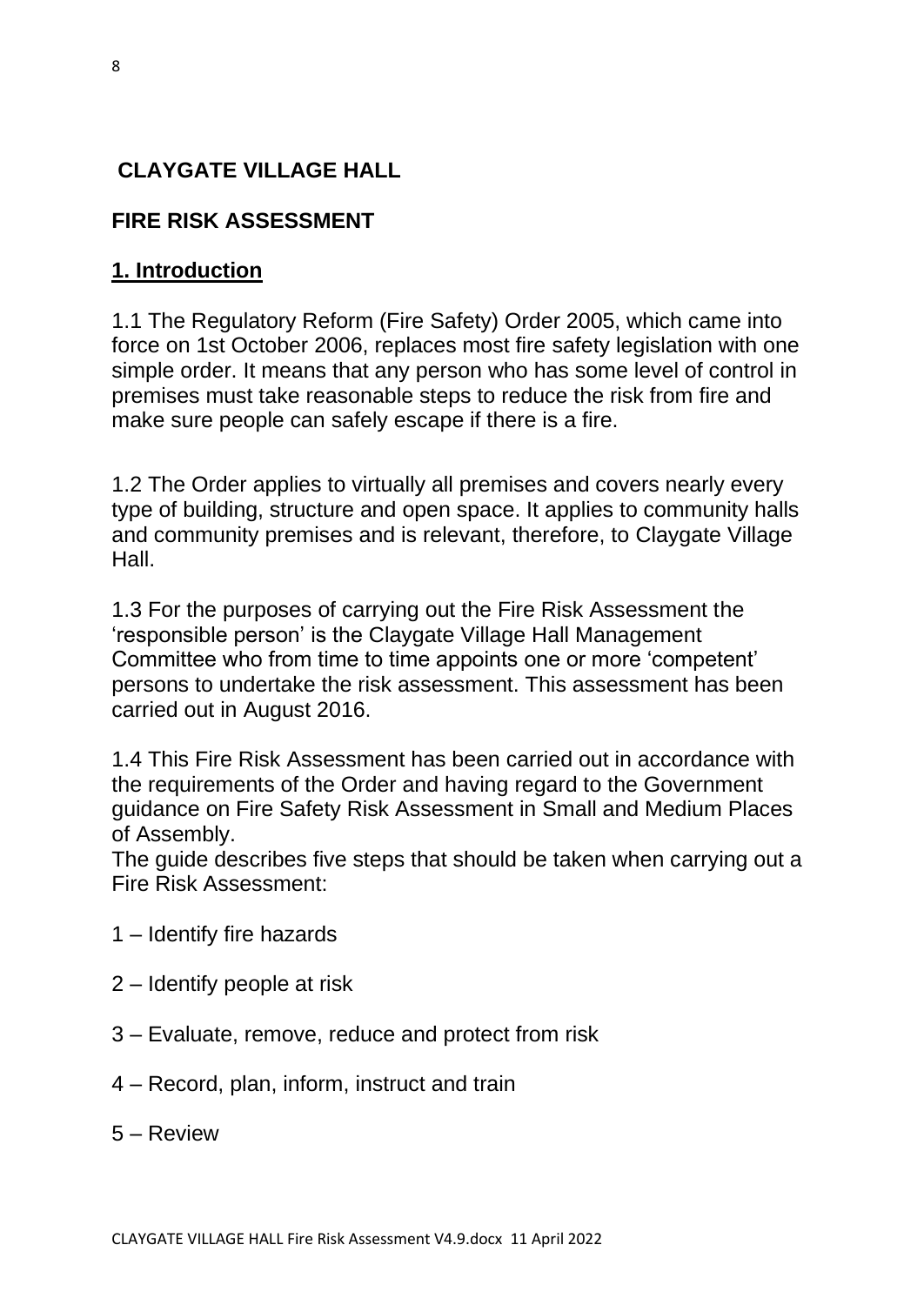1.5 The Fire Risk Assessment follows this structure and has been carried out for each of the principal areas of useable space in the village hall, namely:

- 1. Main entrance and foyer
- 2. Main hall
- 3. Kitchen
- 4. Small hall
- 5. Committee Room
- 6. Disabled toilet
- 7. Toilets
- 8. Gallery storage
- 9. Gallery Stage Lighting room
- 10. Furniture Storage Area
- 11. Stage
- 12. Stage Dressing room
- 13. Hirers store room
- 14. Rear corridor (next to Committee Room)
- 15. Parish Council Storage room.
- 16. Cleaners storage room.
- 17. Heating Room
- 18. Main Services Electrical/Gas and Heating Room.
- 19. Two External Storage areas (prefab garages).

1.6 For each of these areas an assessment has been carried out of sources of ignition, fuel and oxygen, fire detection, firefighting and precautionary equipment, escape routes emergency lighting, signs and notices.

1.7 The findings of this assessment are contained in appendix 1 and the key points discussed in the following paragraphs.

1.8 Definition of Hazard and Risk

- Hazard: anything that has the potential to cause harm.
- Risk: the chance of that harm occurring.

1.9 Aims of this Fire Risk Assessment

- To identify any fire hazards in and around the premises.
- To reduce, to as low as reasonably practicable, the risk of those hazards causing harm.
- To decide what physical fire precautions and management arrangements are necessary to ensure the safety of people in the premises if a fire does start.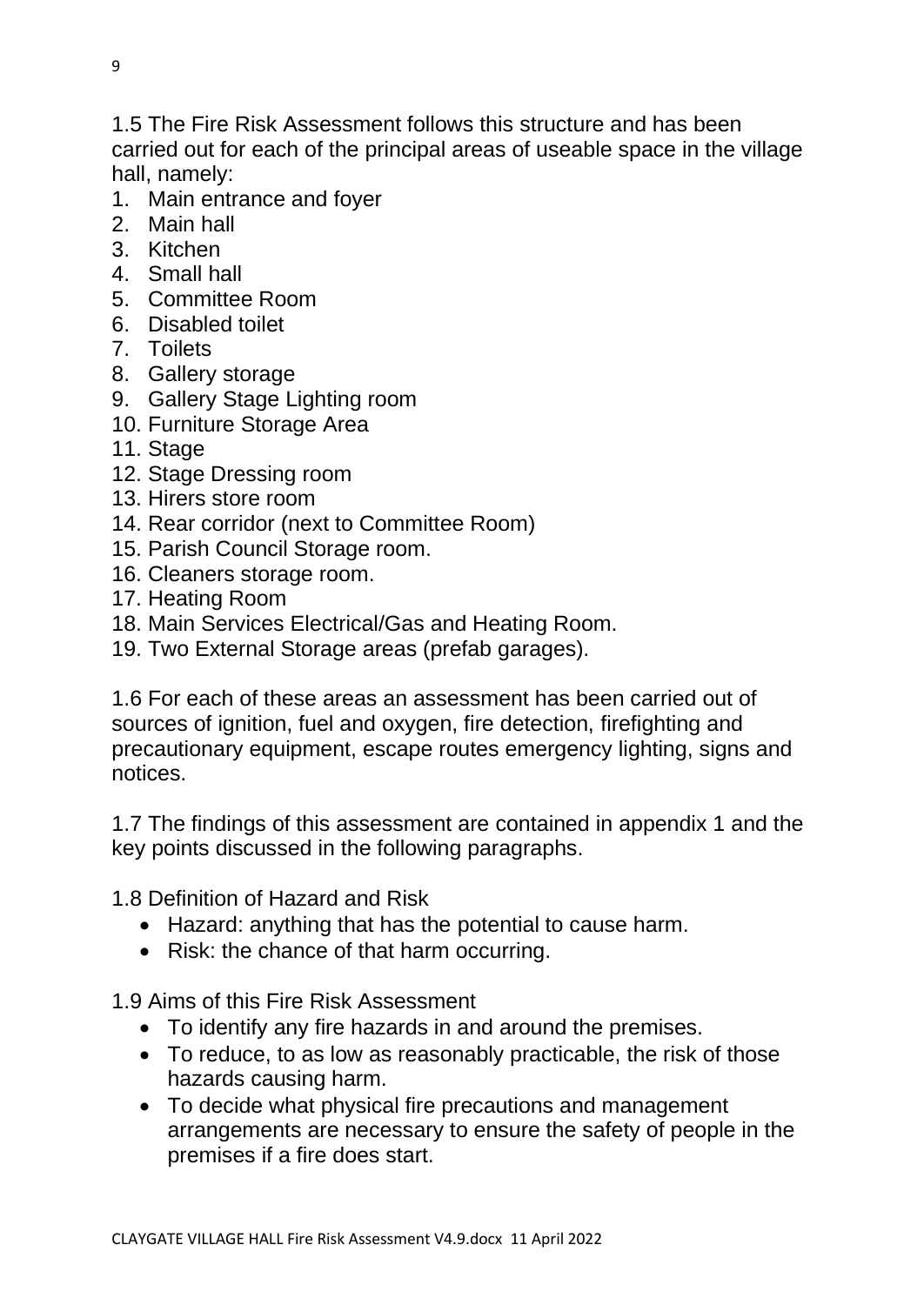# **2. Fire Hazards: Sources of Ignition, Fuel and Oxygen**

## <span id="page-9-0"></span>*Sources of Ignition*

2.1 The main sources of ignition are the various items of electrical equipment located in the kitchen(s) e.g. dishwasher, fridge freezer, fridge (small hall kitchen), urn water heater(s). Additionally, there are gas multipoint heaters in the main kitchen and in the gentlemen's foyer toilet. Gas warm air heaters are located in three areas (heating room, main services electrical/gas and heating room and heating cupboard small hall).

2.2 Elsewhere, the main sources of ignition are electric sockets and lighting located throughout all the hall areas. The stage has a large area of overhead lighting used when productions are staged. A vacuum cleaner is kept in the cleaning cupboard off the foyer. The Parish Council has two printers one located in its storage room and one in the Committee room.

2.3 Additional sources of ignition are the electrical wall heaters located in the Foyer, Committee room, Foyer & Stage Ladies and Gentlemen's toilets, Disable Toilet and the Stage Dressing room.

2.4 Further sources of ignition are portable electrical equipment both that owned by the hall and that brought into the premises by hirers.

2.5 Smoking. Although visitors are not allowed to smoke or vape on the premises, there is a slight possibility that some may ignore this.

## <span id="page-9-1"></span>*Sources of Fuel*

2.6 The principal sources of fuel are scenery which is stored at the rear of the stage in and above the rear corridor and the gallery storage areas where props and clothing used by Claygate Dramatic Society are stored.

2.7 Elsewhere, the main sources of fuel are furniture associated with the hall i.e. tables and upholstered seating, stage curtains and various other curtains at each of the main windows as well as the wooden stage itself.

2.8 Small quantities of flammable liquids, gases, paper hand towels and toilet tissue are located in the cleaners store room.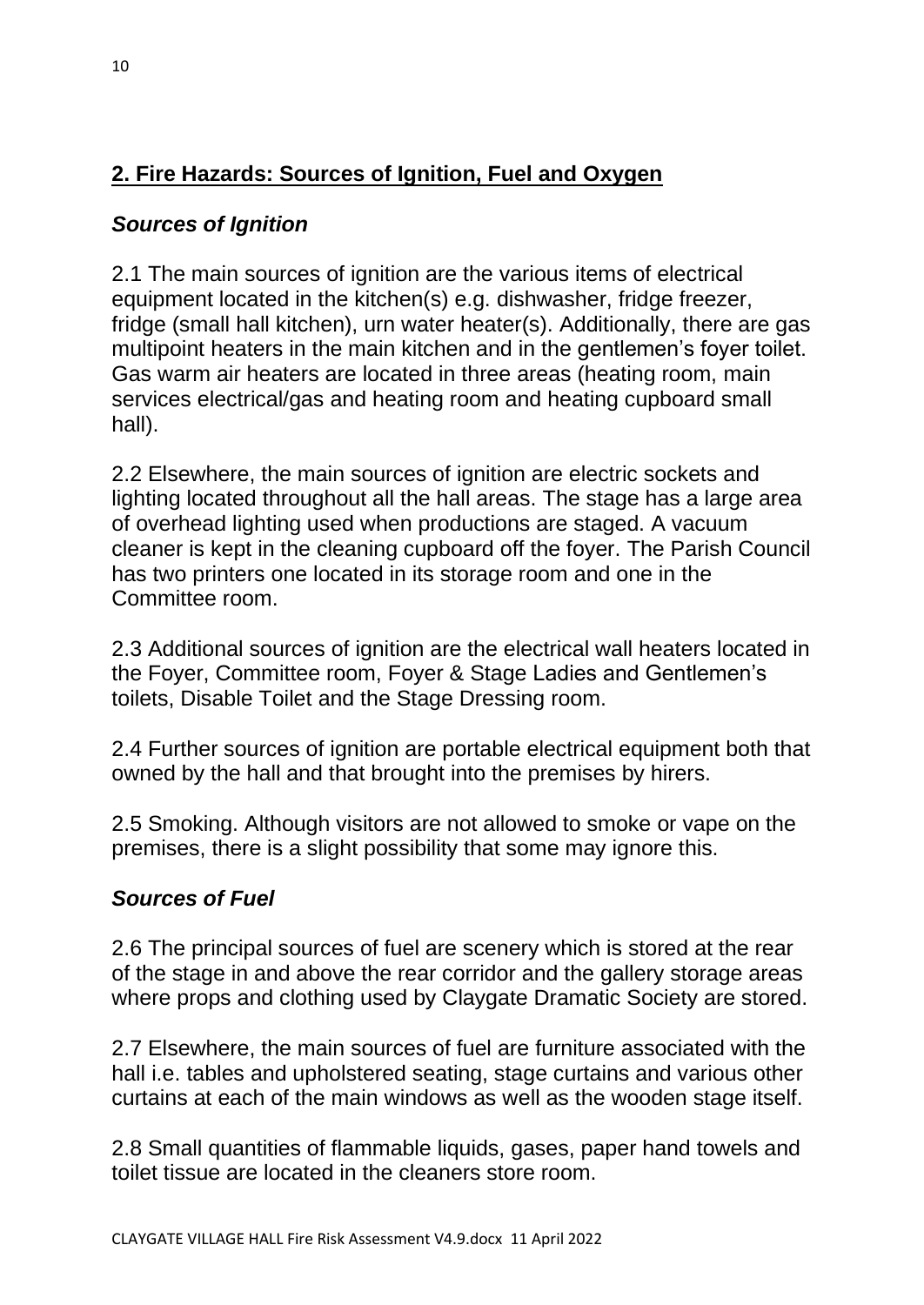2.9 Hirers storage rooms and cupboards contain flammable material.

2.10 Waste is minimal, as waste is removed to an outside area on a regular basis.

2.11 Externally there are two separate storage buildings one where paint and varnishes, together with stage scenery and wood, plastics etc. utilised by Claygate Dramatic society in their productions are stored and one for the storage of premises maintenance items.

## <span id="page-10-0"></span>*Sources of Oxygen*

2.12 The main source of oxygen is the natural airflow through, doors, windows and other openings. This natural airflow is sometimes supplemented by mechanical means when the warm air heating system is used.

# **3. People at Risk**

3.1 People who use the hall and may be at risk if there is a fire include:

- Hirers
- The Village Hall Management Committee
- The Parish Council
- Local organisations
- Contractors
- Cleaners
- Visitors
- Hirers, contractors and visitors who are unfamiliar with the hall layout
- Children
- The elderly
- People with disabilities (mobility, hearing or vision impairment)

The halls Premises Licence limits the number of people using the hall as follows:

1. The maximum permitted number of persons where provision for closeseated audience is not intended shall be 275.

2. The maximum permitted number of persons where provision is made for a close-seated audience shall be 210.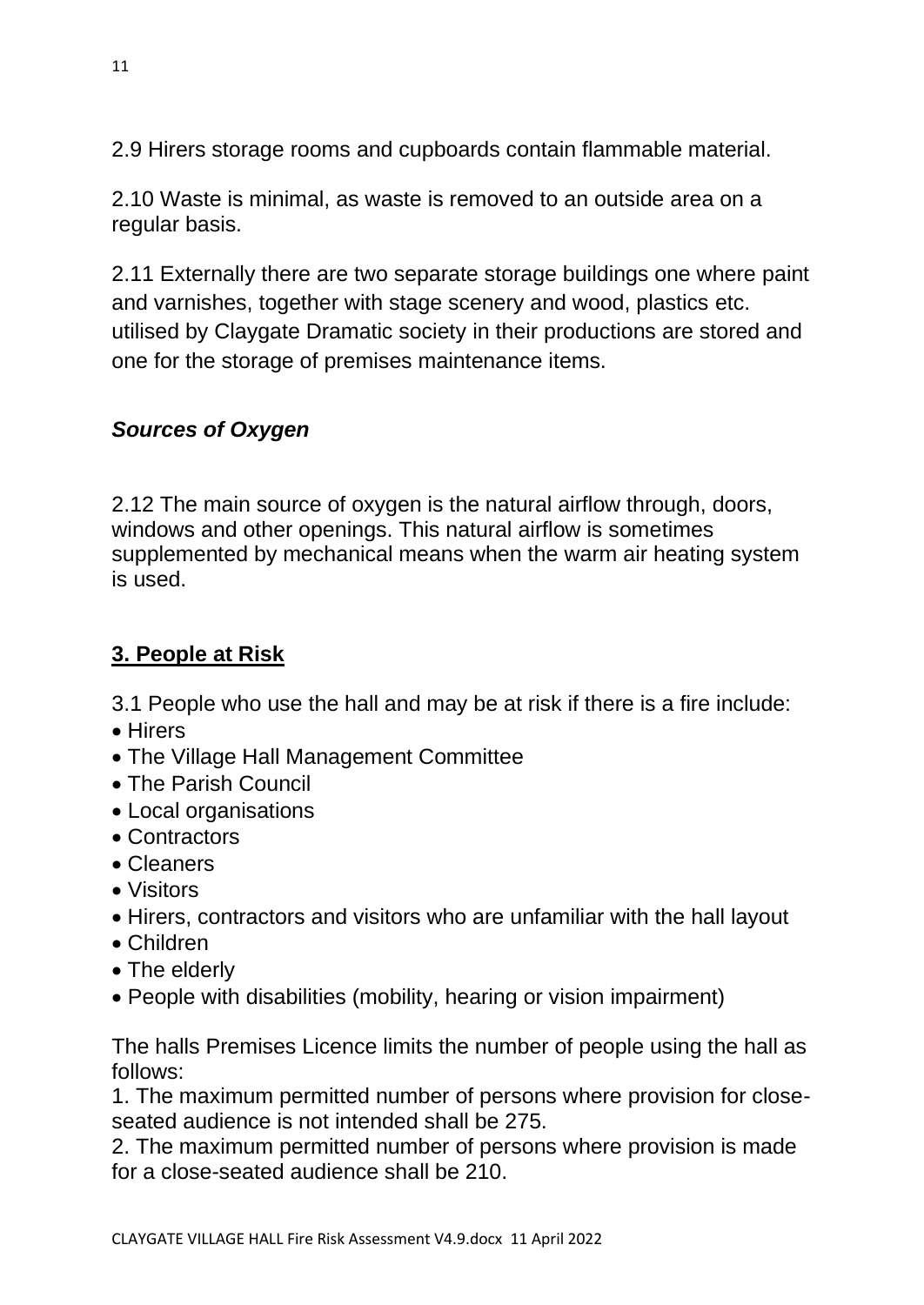### **4. Evaluate, remove, reduce and protect from risk**

#### <span id="page-11-0"></span>*The risk of fire occurring*

4.1 It is considered that the risk of fire occurring is relatively low. The main sources of ignition comprise electrical equipment, gas warm air heaters located in three areas (heating room, main services electrical/gas and heating room and heating cupboard small hall), gas multipoint heaters located in the kitchen and in the gentlemen's foyer toilet. Combustible materials are kept away from these sources and all equipment and heaters are regularly serviced and maintained in a good state of repair.

4.2 Elsewhere, electric sockets, electrical wall heaters and lighting are well maintained and if additional overhead lighting is temporarily installed when productions are being staged, an experienced electrician is available to ensure their safe installation and operation.

4.3 All portable electrical equipment used in the Hall is inspected by a competent electrician and where appropriate has a Portable Appliance Test certificate.

It is the responsibility of hirers to ensure that their appliances have been maintained in accordance with current HSE guidelines (www.hse.gov.uk/pubns/indg236.htm) and have been tested and labelled if so required.

#### <span id="page-11-1"></span>*The risk to people*

4.4 An evaluation has been carried out of the actual risk to the people identified in **3. People at Risk** in the event a fire did start and spread from those areas with the main sources of ignition i.e. stage, kitchen, heating room, electrical services and heating room, heating cupboard small hall and gentlemen's foyer toilet.

4.5 The main entrance/foyer, the main hall, small hall, committee room, kitchen, toilets, disabled toilet and stage dressing room are all at ground floor level and are open to the various escape routes available. The elevated stage has its own means of escape via external fire doors on each side of the building.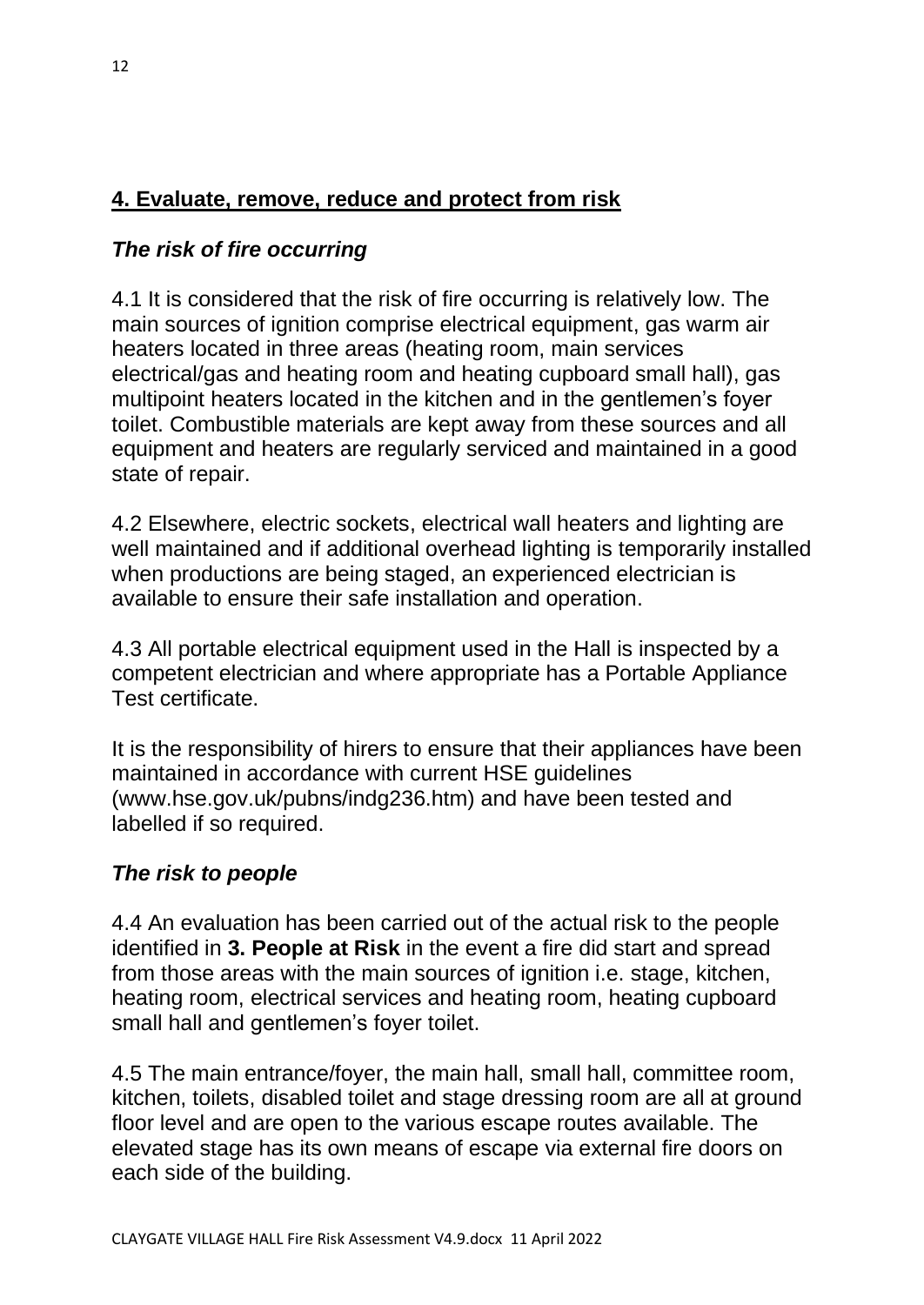4.6 The gallery area is a relatively confined space and the only escape route is via the stairs to the main hall from where access is available to the main escape routes.

#### <span id="page-12-0"></span>*Removal/reduction of the hazards*

4.7 The identified potential hazards comprise the range of electrical equipment contained in the kitchen which is an essential part of the facilities available to the users of the village hall. Removal would not be in the best interests of the village hall or its users and the potential hazards are reduced as far as possible through annual maintenance, inspection, servicing and displaying clear instructions for the use of electrical equipment (i.e. dish washer).

4.8 Similarly, the warm air heaters in the heating room, electrical services and heating room and heating cupboard small hall, the multipoint heaters in the kitchen and gentlemen's foyer toilet, and the wall heaters in the ladies' toilet, gentlemen's toilet, foyer and the stage dressing room are essential for the comfort and well - being of users of the hall. Their potential hazards are minimised through annual maintenance, inspection and servicing.

4.9 Stage scenery, props, wood and plastics stored by Claygate Dramatic Society represent a potential hazard and they are encouraged to reduce these to the minimum practical and to be kept tidy and confined to specific areas.

4.10 The village hall operates a No Smoking policy in all areas of the building with "No Smoking "signs provided and displayed in accordance with current legislation.

4.11 Elsewhere flammable materials are limited to curtains, tables and seating, and generally are kept in their designated areas away from potential hazards. Similarly, various sports and leisure equipment used by local groups are kept secure within the hirers store rooms off the main hall where potential fire risks are very low. Sports mats are stored off the main hall where potential fire risks are low. Clutter is avoided wherever possible.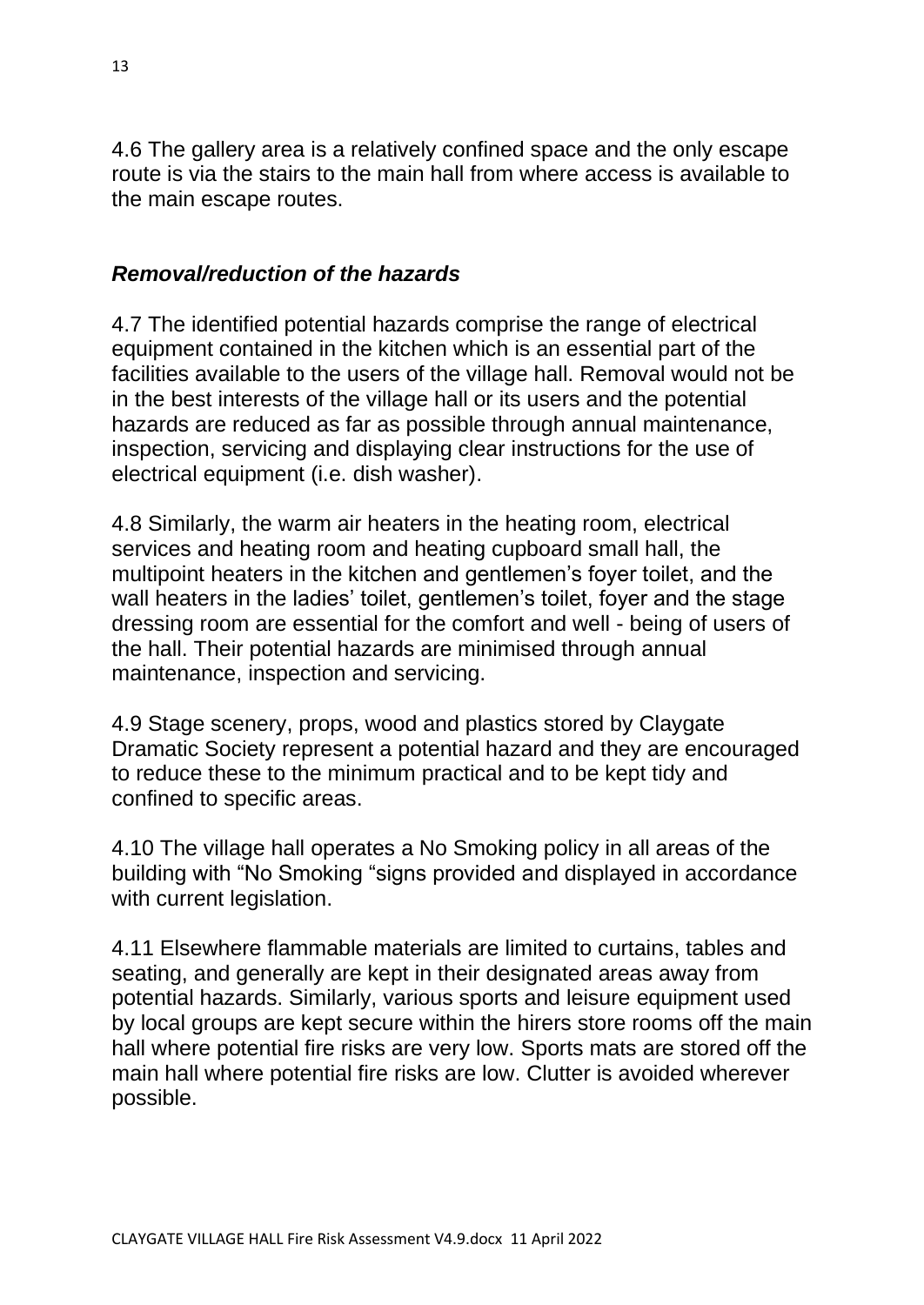### <span id="page-13-0"></span>*Removal/reduction of the risks to people*

4.12 The fire risk to people has been reduced to as low as reasonably practical by ensuring that adequate fire precautions are in place to warn people in the event of fire and to allow them to escape safely.

4.13 A fire alarm system is in place incorporating an alarm bell and manually operated 'break glass' points which are located throughout the building in the main entrance/foyer, main hall, small hall, committee room, stage and in the furniture store area.

4.14 Fire extinguishers for particular types of fire are situated in the main entrance/foyer, main hall, small hall, kitchen, committee room, gallery, furniture store, external storage areas and on the stage as detailed in the accompanying table. These are regularly inspected and the Certificate of Inspection is displayed in the main entrance/foyer. Fire blankets are located in the kitchen, committee room and stage wing area.

#### 4.15

There are five main escape routes available at ground floor level and are readily accessible from all parts of the building. All are independent of each other with emergency escape lighting. New emergency escape lighting has been installed which is permanently on at all times.

The main escape routes are

(1) via the main entrance and rear entrance in the foyer

(2) via external fire doors off the main hall

(3) via an external fire door off the small hall

(4) via an external fire door off the committee room

(5) via an external fire door off the furniture storage, stage dressing room and hirers storage area.

In addition, escape routes are available from the elevated stage via external fire doors located on both sides of the building.

4.16 Escape routes are all unencumbered and are listed in appendix 1. External fire doors lead either to the outside car parking area or to the rear courtyard; both areas provide open space for safe and easy clearance of the hall.

4.17 Escape routes and exits together with the locations of firefighting equipment are indicated by appropriate signs throughout the building as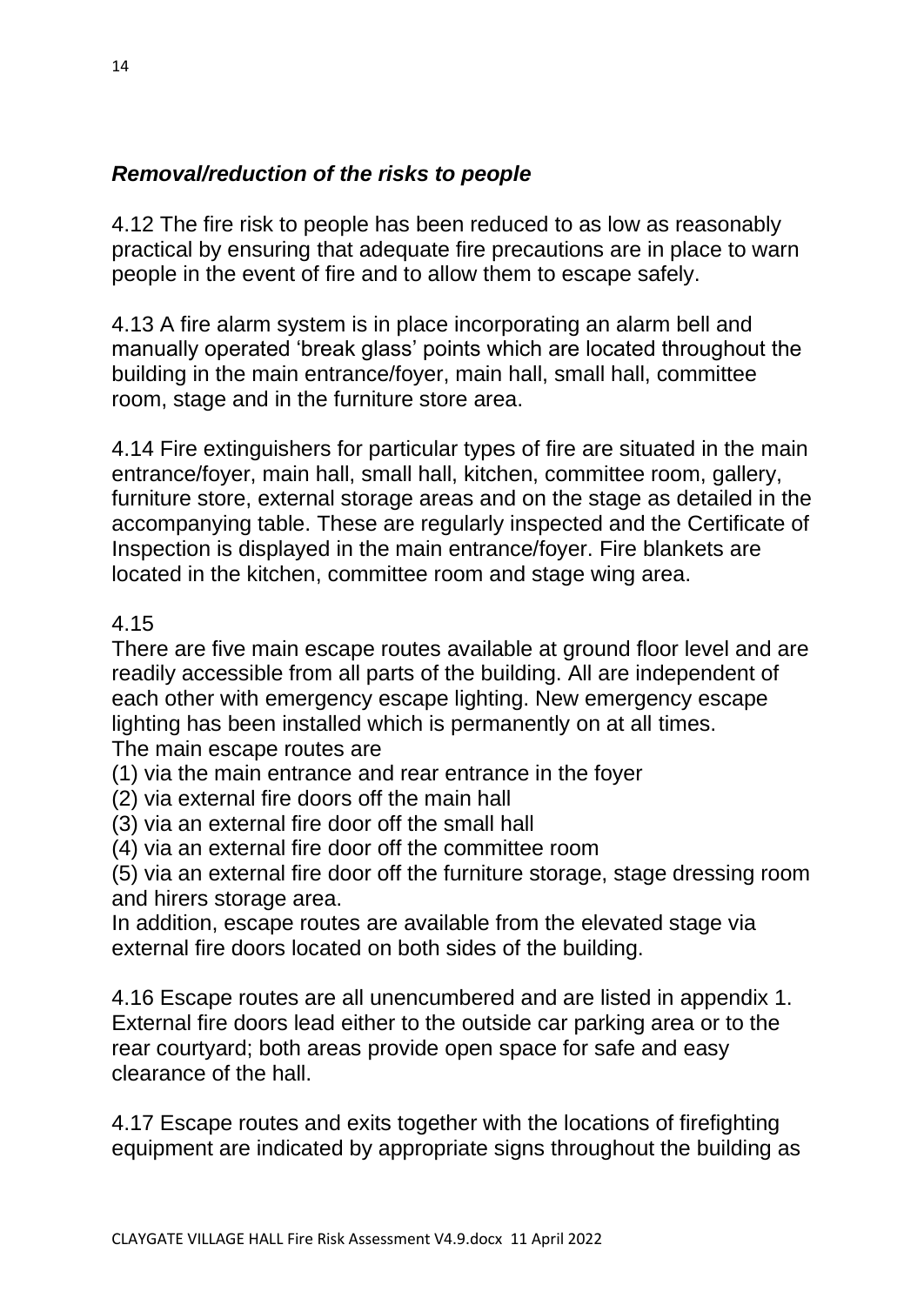indicated in appendix 1. Fire exit signs are included on the emergency lighting panels throughout the hall as also detailed in appendix 1.

4.18 Notices indicating the location of fire doors and extinguishers are situated in a variety of positions around the building. Each fire extinguisher has operating instructions clearly displayed.

### <span id="page-14-0"></span>*Installation, testing and maintenance*

4.19 All fire prevention and firefighting equipment is maintained in effective working order through regular checks, annual servicing and maintenance.

Sources of risk are also checked on a regular basis.

4.20 Weekly checks are made of warm air gas heaters, fridges, emergency lighting, fire doors, lights, dishwasher, cooker, multipoint gas water heaters and the fire alarm these checks are detailed in appendix 4.

4.21 An annual check is made of the fire extinguishers, and a certificate of inspection obtained. An annual check is made of the fire alarm system and a certificate of inspection obtained. The electrical system is checked on a five yearly basis and a safety certificate obtained. The gas warm air heaters and the gas multipoint heaters are serviced on an annual basis. Gas safety checks are performed on ALL gas equipment on an annual basis and certificates obtained.

4.22 Risk assessment inspections (including fire risks) are performed three times a year by the Trustees accompanied by the Management Committee.

### <span id="page-14-1"></span>*Conditions of Hire*

4.22 The conditions of hire of the village hall state that fire and other exits must not be obstructed. The conditions of hire are shown on the Village Hall web-site.

4.23 For theatrical and entertainment events particular health and safety procedures apply and an appointed person is responsible for fire safety and emergency evacuation.

### **5. Record, Plan, Inform, Instruct and Train**

### <span id="page-14-2"></span>*Significant findings and action taken*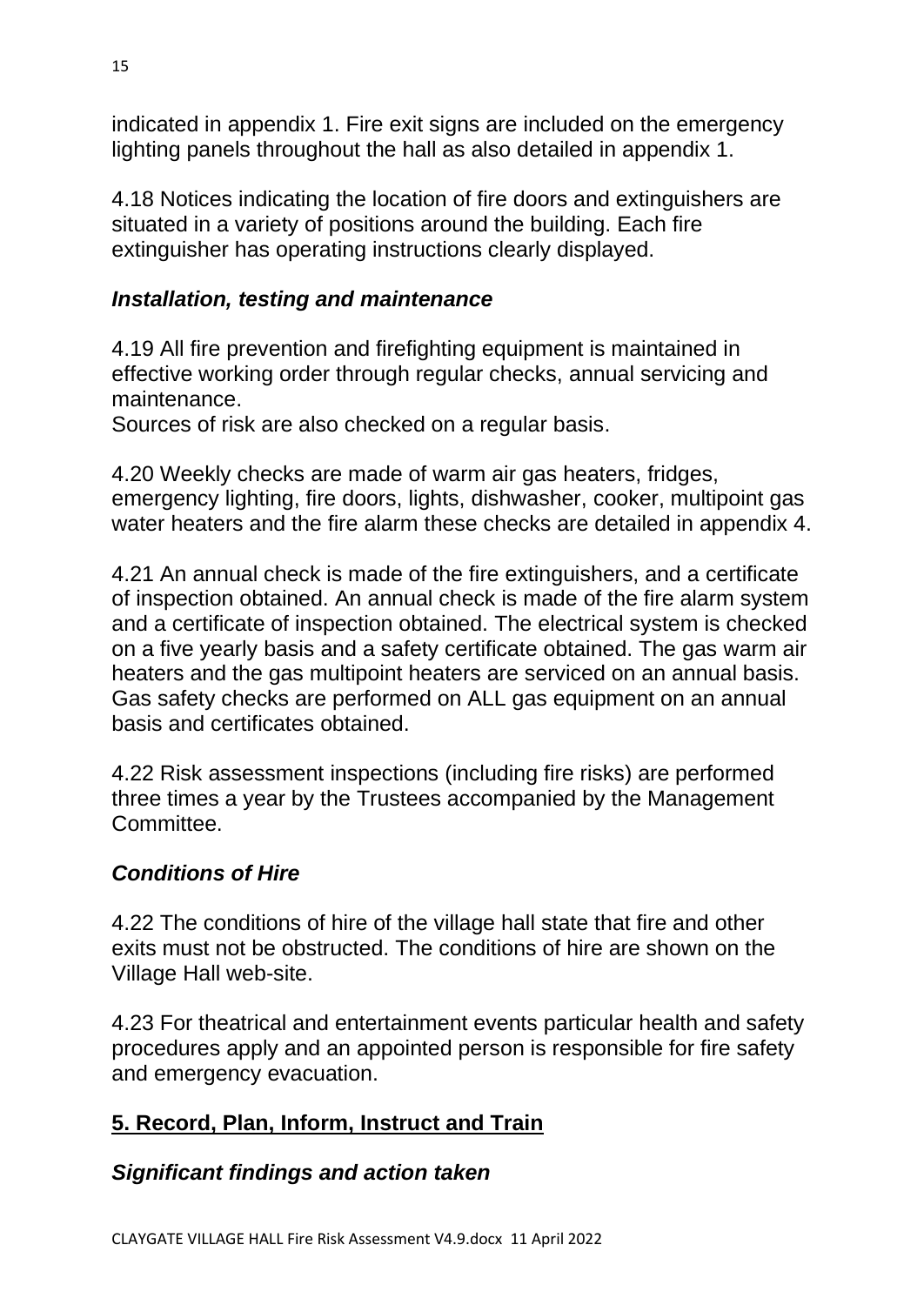5.1 The main findings of the fire risk assessment including the actions taken to prevent fire occurring and to reduce the risk to people are contained in the preceding sections of this report.

5.2 A plan showing the general fire safety measures is attached as Appendix 2.

### <span id="page-15-0"></span>*Emergency plan*

5.3 The village hall has a relatively simple layout with clear and well signed escape routes.

As explained above, the conditions of hire state that fire and other exits must not be obstructed and that illuminated fire exit signs must be on for all public entertainment.

5.4 The village hall operates particular health and safety procedures for theatrical and entertainment events covering the appointment of a health and safety officer, preparation for public entry to the event, emergency procedure, performance restrictions, no smoking and notification to the public. These procedures are detailed on the booking form provided.

5.5 Purpose of the Emergency Plan - the purpose of this plan is to ensure that all occupants of these premises know what to do in the event of a fire, and to ensure that the premises can be safely evacuated should a fire occur. The Management Committee will generally be responsible for ongoing compliance with fire safety legislation and for fire safety management in the premises, but this plan will also serve to help to identify additional and specific responsibilities of others in the event of a fire or other emergency situation requiring evacuation of the premises.

5.6 Fire Risk Assessment - a Fire Risk Assessment as required by law has already been carried out on the premises. The results of this assessment and any remedial action taken as a consequence, have been fully considered in drawing up this plan. It is vital that occupants become familiar with this plan and the procedures contained therein, in order that in the event of a fire occurring, we can ensure as far as humanly possible the safety and wellbeing of all people that are likely to enter the building, particularly members of the public and contractors.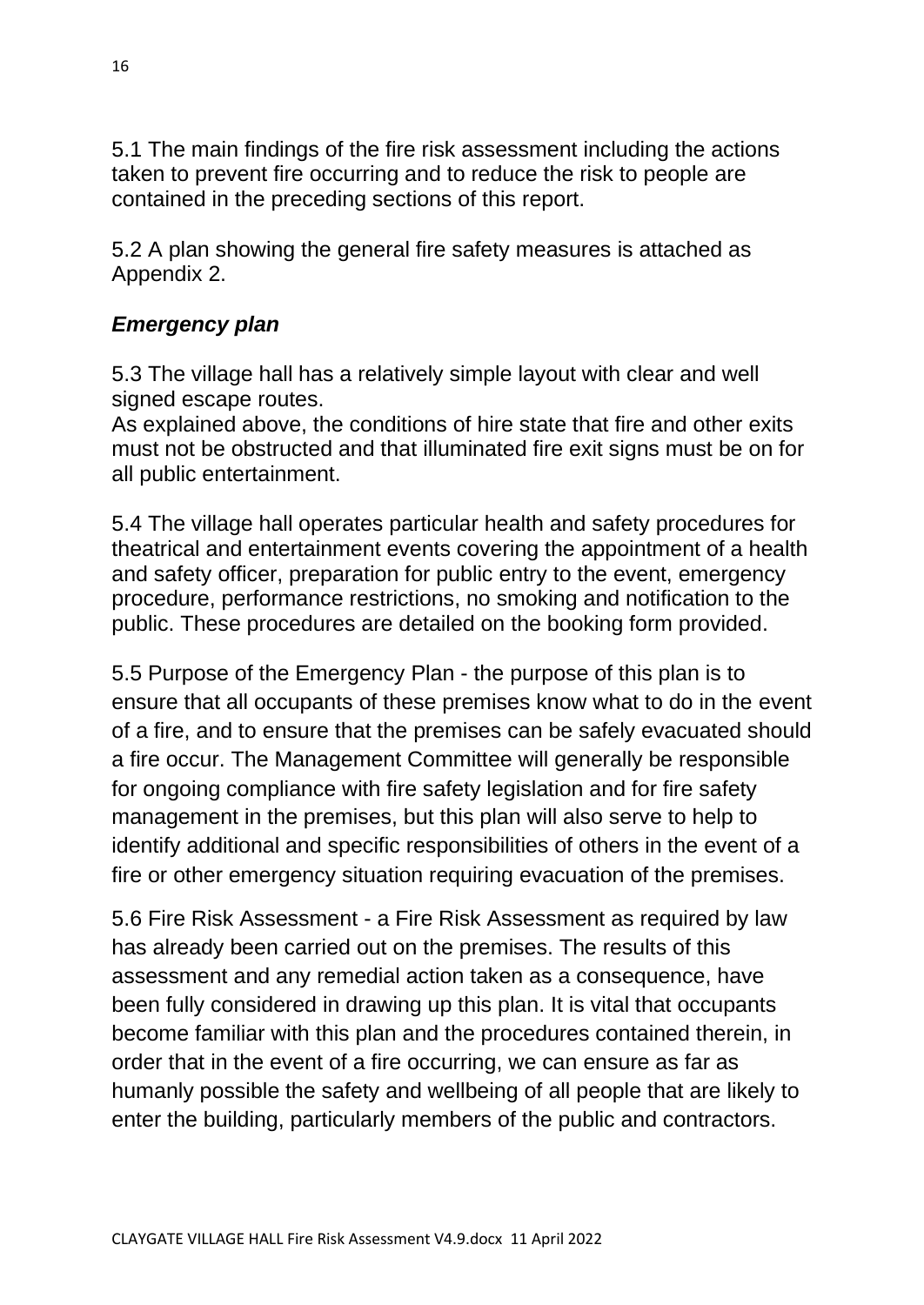The most significant points raised in the Fire Risk Assessment are as follows:

Signs and Notices: 'Fire Action' notices have been provided and situated at designated locations within the building.

Fire Safety Checks: These will be carried out on a regular basis and recorded in the Fire Safety Log Book provided.

5.7 If A Fire Is Discovered - if you discover or suspect a fire, you must raise the alarm by activating the fire alarm system by use of the break glass points and shouting "Fire!"

The **Hirer** is deemed the **"Responsible Person"** and is designated the person in charge of the hall for the duration on the hire (note it is advisable to have a list of names of each person attending your event for use when taking a roll call - see 5.8).

5.8 Evacuation of Premises - in the event of a fire or other lifethreatening incident, occupants will evacuate via the nearest available exit. Particular attention must be given to the safe evacuation of anyone with disabilities or specific needs, and who may require varying degrees of assistance.

Evacuation should take place in an urgent but orderly fashion, and those leaving the building should report to the **assembly point (the Hare & Hounds car park)**, where a roll call will be carried out to ensure that everyone has evacuated the building safely.

It is the **Hirers** responsibility to ensure that the premises are checked as thoroughly as possible to ensure that no-one is left inside the building, special attention being given to toilets.

5.9 Calling and Liaising with the Fire Service – no matter how small the fire **CALL THE FIRE SERVICE ON 999**.

Give this address – **Claygate Village Hall, Church Road, Claygate, KT10 0JP**

Use a mobile phone or the public phone box by the bus shelter in Church road.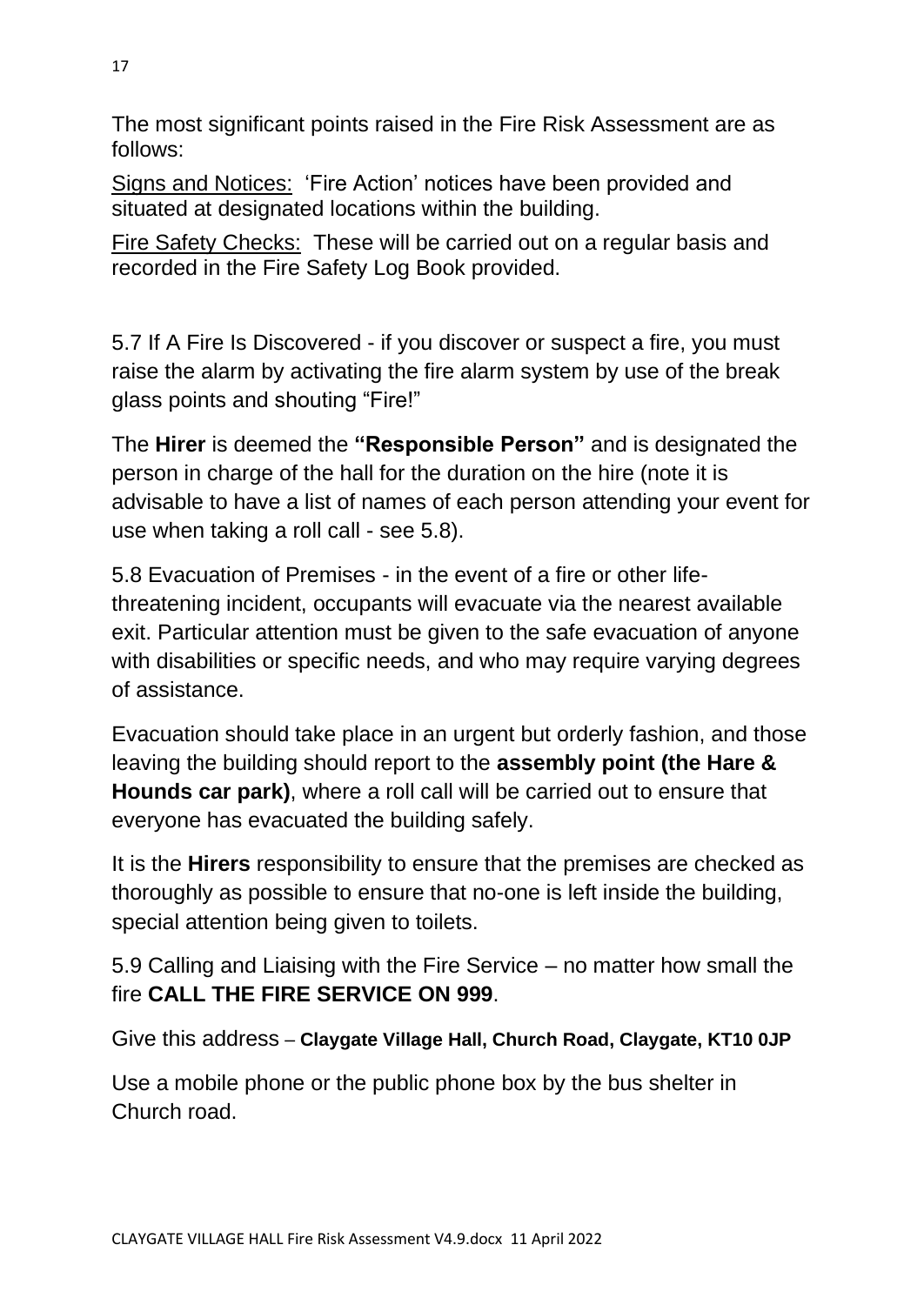Upon arrival of the Fire Service, the responsible person will meet the officer in charge and relay as much information about the incident as possible, including:

- Persons missing or trapped in the building, where and when they were last seen;
- Where the fire is, what it involves, and how big it is:
- Where the gas, electricity and water services are located;
- Any special hazards in the building which may affect the safety of personnel;
- The Fire Evacuation Plan is located in Foyer (and around Hall);
- Any other information which may be considered useful.

*Remember that once evacuation has taken place the senior fire officer will be the person who decides whether or when it is safe for people to re-enter the building.*

5.10 Fire Fighting - if a fire is discovered in its early stages, it may be appropriate to tackle it with the nearest suitable fire extinguisher, *but only if it is considered safe to do so and only after the alarm has been raised.* Regardless of whether the fire is successfully extinguished, **the Fire Service must still be called.**

All incidents, however small, must be reported to the Hall Management Committee.

### <span id="page-17-0"></span>*Information and instruction*

5.11 Copies of the Conditions of Hire and the conditions relating to Theatrical and Entertainment Events are provided to hirers who are required to accept and adhere to them.

5.12 Signs indicating the location of fire doors and fire extinguishers are posted at various prominent and visible points throughout the village hall.

5.13 Fire safety advice is given to the hall cleaners and contractors.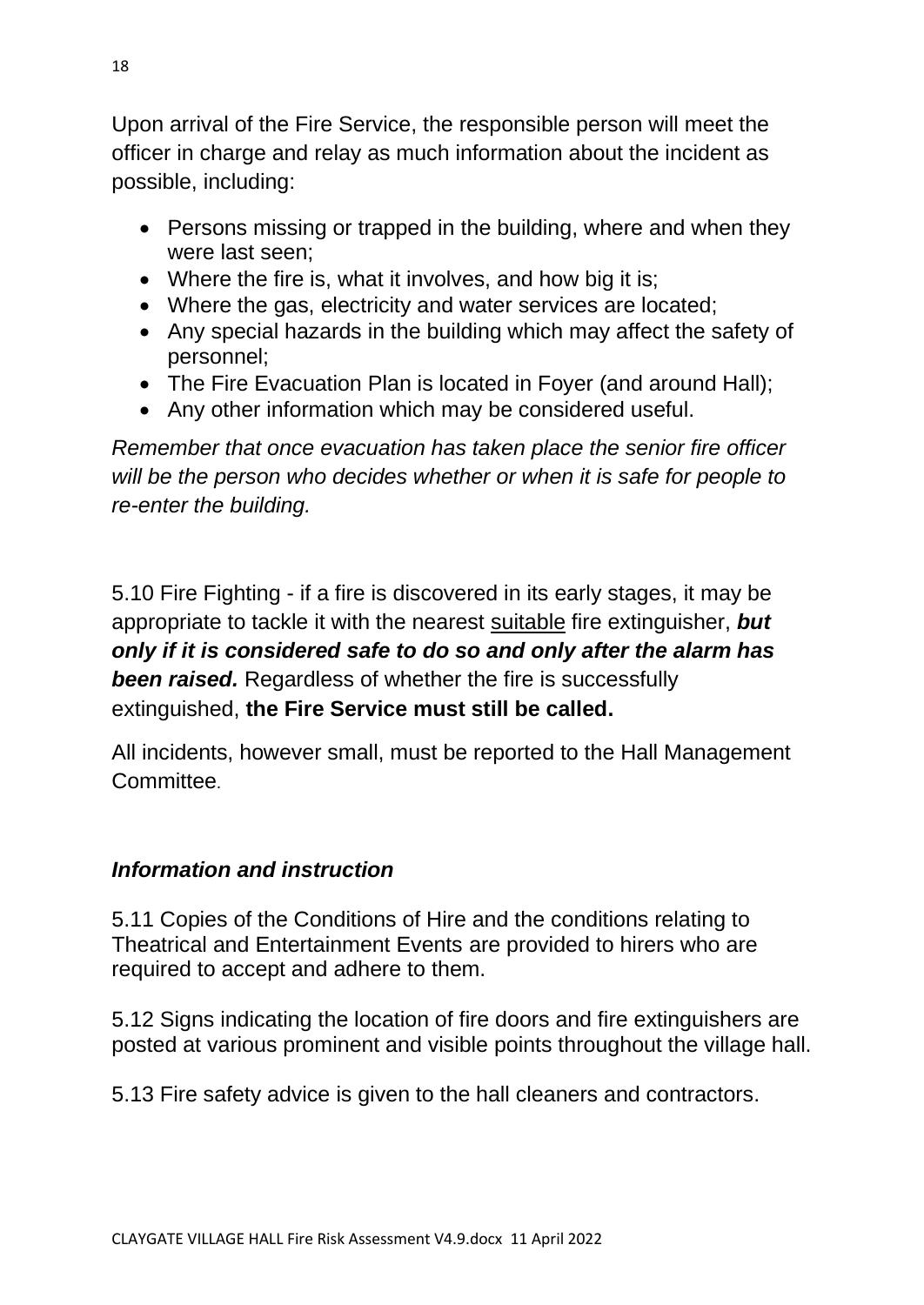### **6. Review**

6.1 This fire risk assessment has been carried out for the village hall following the introduction of the Regulatory Reform (Fire Safety) Order 2005.

The assessment is kept under review particularly with regard to any potential new risks and the need to keep them under control, and also to ensure that the fire precautions are still working effectively.

6.2 This fire risk assessment was last reviewed on the 29th May 2021.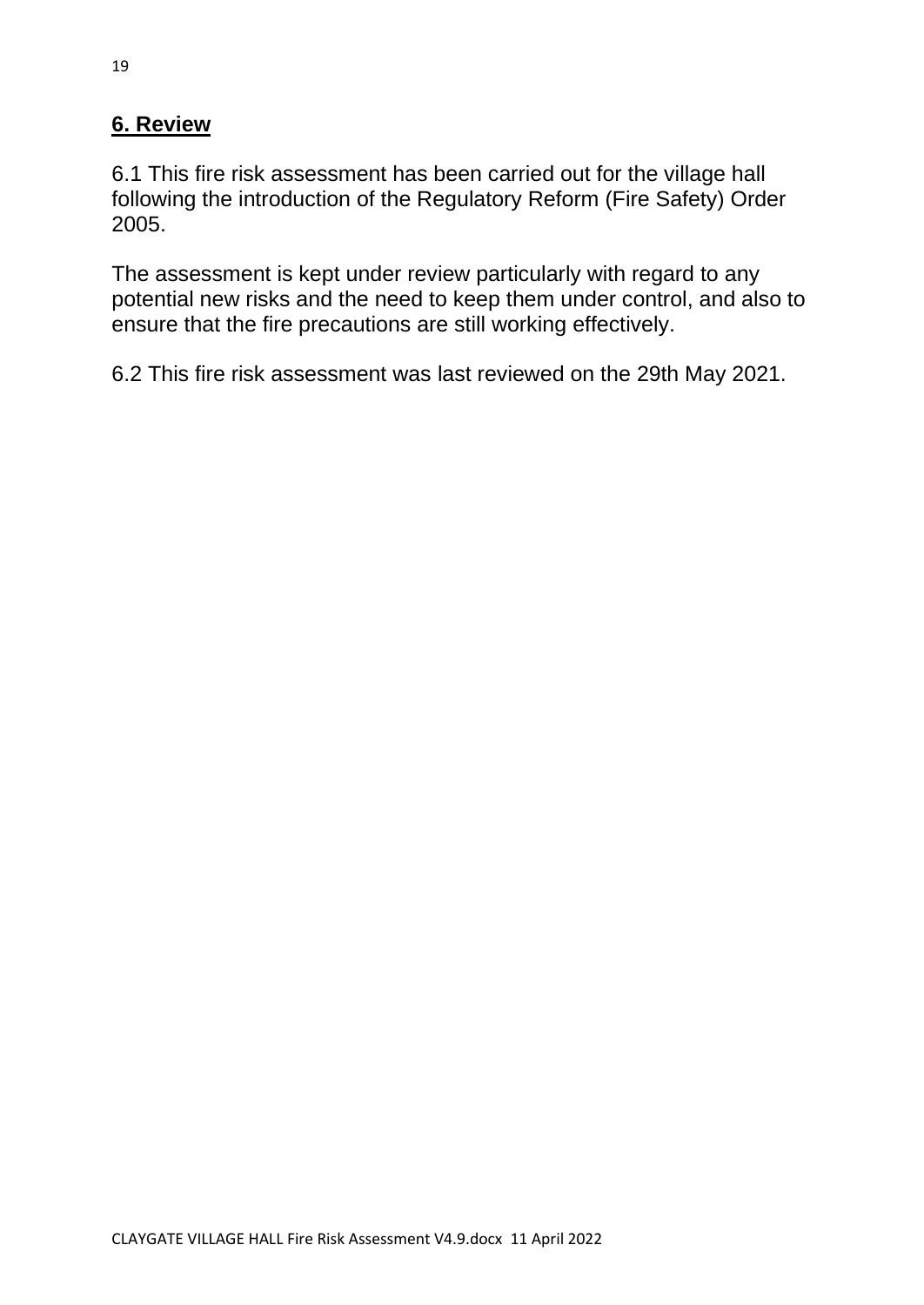# <span id="page-19-1"></span><span id="page-19-0"></span>Fire Risk Assessment Findings

| <b>Location</b>                 | <b>Sources of</b><br>ignition, fuel<br>and oxygen                                                         | <b>Fire</b><br>detection,<br>firefighting<br>and<br>precautionary<br>equipment            | <b>Escape</b><br>routes                                                                                                  | <b>Emergency</b><br>lighting,<br>signs and<br>notices                                                                     |
|---------------------------------|-----------------------------------------------------------------------------------------------------------|-------------------------------------------------------------------------------------------|--------------------------------------------------------------------------------------------------------------------------|---------------------------------------------------------------------------------------------------------------------------|
| 1.Main<br>entrance<br>and foyer | Electric<br>sockets and<br>lighting.<br><b>Electric wall</b><br>heaters.<br>IT<br>equipment.<br>Curtains. | Fire alarm<br>control<br>Box.<br>Fire alarm<br>point.<br>Foam<br>extinguisher.            | Via main<br>entrance<br>doors. Via<br>foyer rear<br>door.                                                                | Emergency<br>lighting.<br>No Smoking<br>sign.<br>Fire Zones Plan.<br>Evacuation<br>Plan.<br>Emergency exit<br>$sign(s)$ . |
| 2. Main Hall                    | Electric<br>sockets and<br>lighting.<br>IT<br>equipment.<br>Curtains.                                     | Fire alarm<br>points.<br>Foam<br>extinguisher<br>(3).<br>CO <sub>2</sub><br>extinguisher. | Via external<br>fire door to<br>car park.<br>Via external<br>fire door to<br>rear<br>courtyard.<br>Via main<br>entrance. | Emergency<br>lighting.<br>Evacuation<br>Plan.<br><b>Emergency exit</b><br>signs.                                          |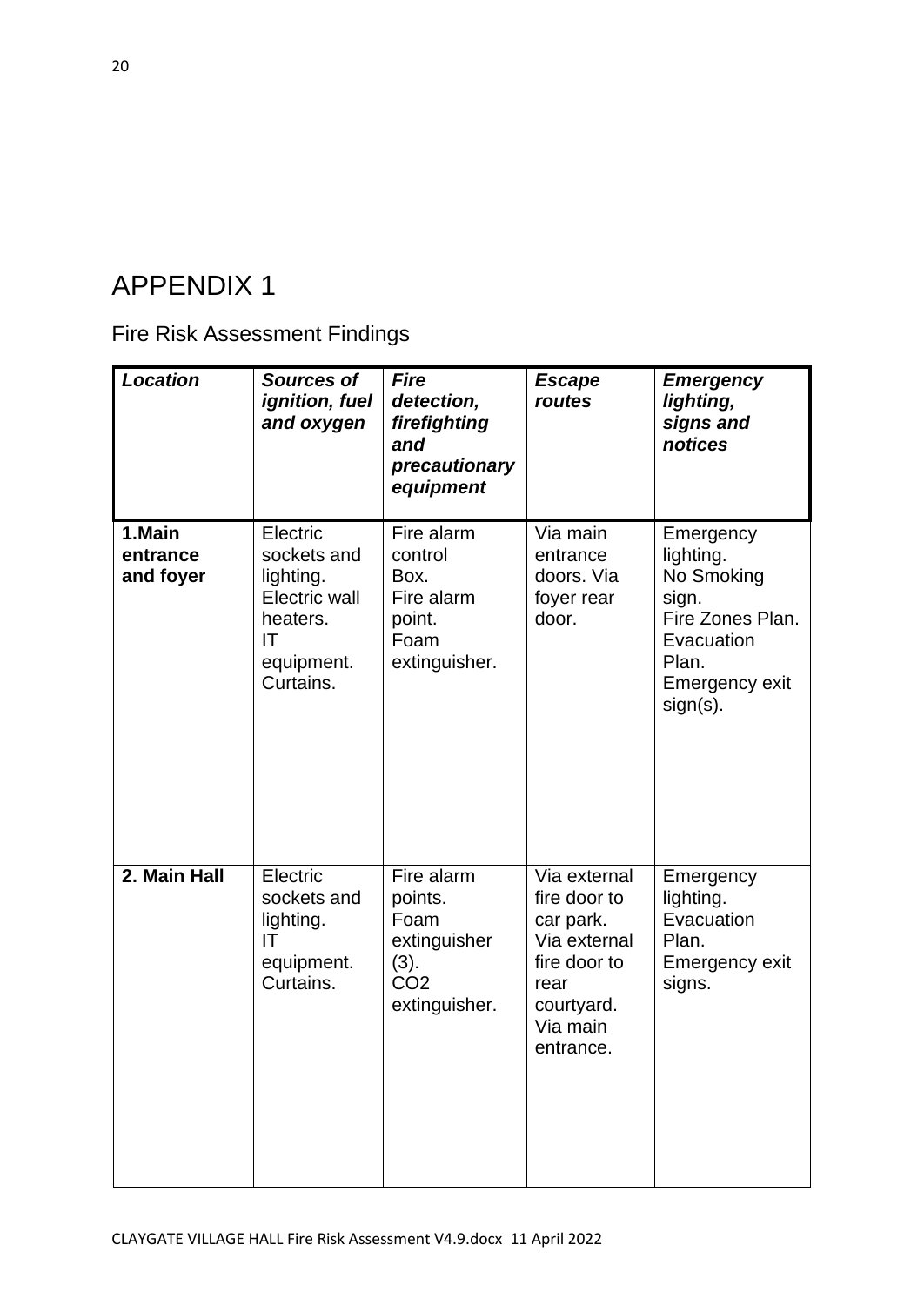| <b>Location</b> | <b>Sources of</b><br>ignition, fuel<br>and oxygen                                                                                                                                                                                                                                                                | <b>Fire</b><br>detection,<br>firefighting<br>and<br>precautionary<br>equipment                            | <b>Escape</b><br>routes                                                       | <b>Emergency</b><br>lighting,<br>signs and<br>notices                          |
|-----------------|------------------------------------------------------------------------------------------------------------------------------------------------------------------------------------------------------------------------------------------------------------------------------------------------------------------|-----------------------------------------------------------------------------------------------------------|-------------------------------------------------------------------------------|--------------------------------------------------------------------------------|
|                 |                                                                                                                                                                                                                                                                                                                  |                                                                                                           |                                                                               |                                                                                |
| 3. Kitchen      | Gas<br>Multipoint<br>Water<br>Heater.<br>Fridge<br>freezer.<br>Dishwasher.<br>Electric<br>Induction<br>Cooker.<br><b>Electric Plate</b><br>Warmer.<br>Kettles.<br>Electric<br>Water<br>Heater.<br>Electric<br>sockets and<br>lighting.<br>Electrical<br><b>Distribution</b><br>board.<br>Electric<br>Hand dryer. | Fire Blanket.<br>CO <sub>2</sub><br>extinguisher.<br>Powder<br>extinguisher.<br>Fire Door to<br>entrance. | Via main<br>entrance<br>doors. Via<br>foyer rear<br>door.                     | Emergency<br>lighting.<br><b>Emergency exit</b><br>sign.<br>Fire Door.         |
| 4. Small Hall   | Gas Warm<br>Air Heater.<br>Fridge.<br>Kettle.<br>Electric<br>sockets and<br>lighting.<br>Curtains.<br>Upholstered<br>Seating.<br>Tables.                                                                                                                                                                         | Foam<br>extinguisher.<br>CO <sub>2</sub><br>extinguisher.                                                 | Via external<br>fire door to<br>side<br>passageway<br>leading to<br>car park. | Emergency<br>lighting.<br>Emergency exit<br>$sign(s)$ .<br>Evacuation<br>Plan. |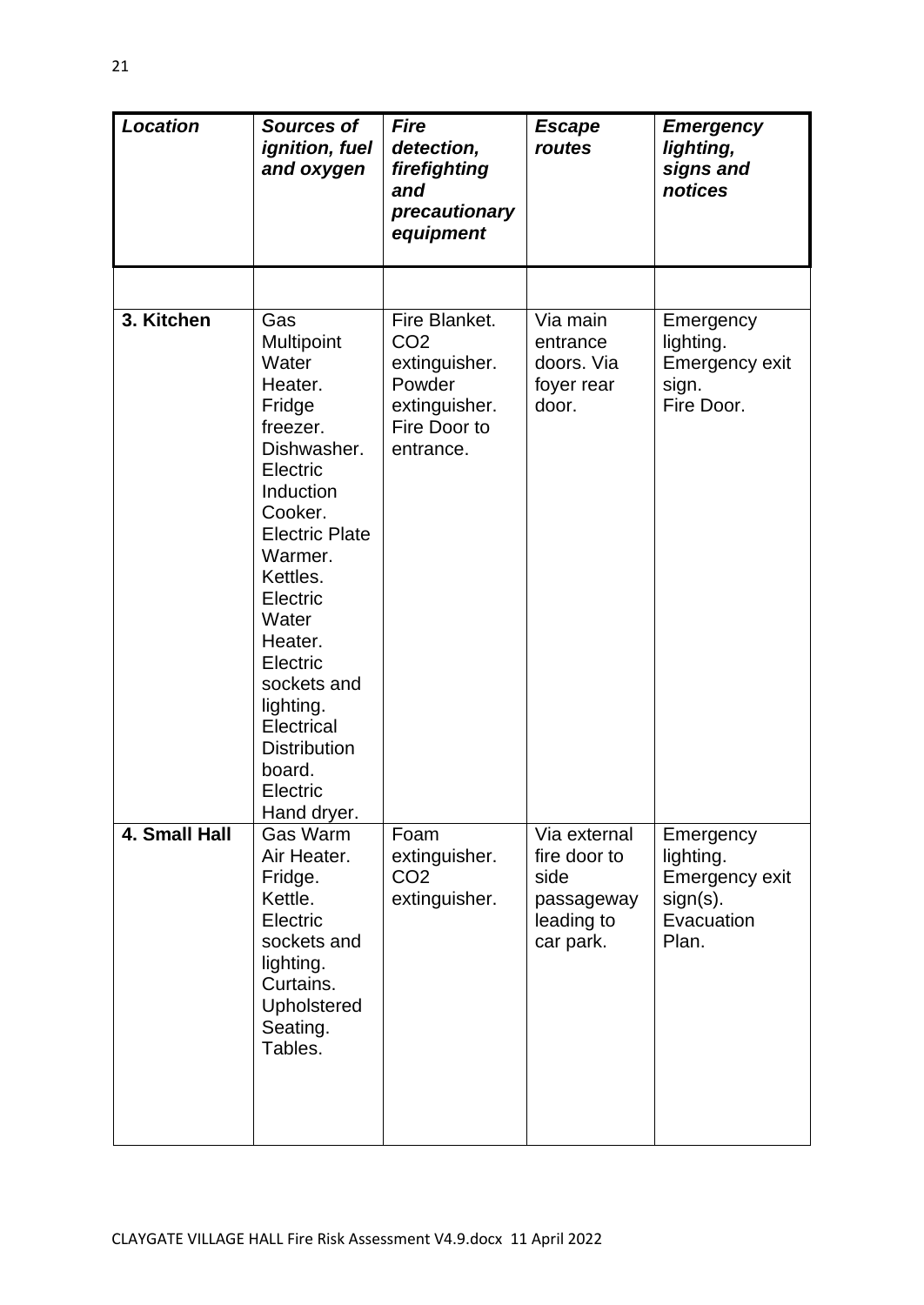| <b>Location</b>                     | <b>Sources of</b><br>ignition, fuel<br>and oxygen                                                                                                                                        | <b>Fire</b><br>detection,<br>firefighting<br>and<br>precautionary<br>equipment | <b>Escape</b><br>routes                                   | <b>Emergency</b><br>lighting,<br>signs and<br>notices                           |
|-------------------------------------|------------------------------------------------------------------------------------------------------------------------------------------------------------------------------------------|--------------------------------------------------------------------------------|-----------------------------------------------------------|---------------------------------------------------------------------------------|
| 5.Committee<br>Room                 | Electric<br>sockets and<br>lighting.<br>Kettle.<br>Electric<br>Water<br>Heater.<br>IT<br>equipment.<br>Printer.<br>Upholstered<br>Seating.<br>Tables.<br><b>Electric wall</b><br>heater. | Foam<br>extinguisher.<br>Fire Blanket.                                         | Via external<br>fire door to<br>car park.                 | Emergency<br>lighting.<br>Evacuation<br>Plan.<br><b>Emergency exit</b><br>sign. |
| 6. Disabled<br><b>Toilet</b>        | Electric<br>lighting.<br>Electric<br>Hand dryer.<br><b>Electric wall</b><br>heater.<br>Electronic<br>Alarm system                                                                        | Fire Door to<br>entrance.                                                      | Via main<br>entrance<br>doors. Via<br>foyer rear<br>door. | Emergency<br>lighting.<br>Emergency exit<br>sign.                               |
| 7a. Toilets -<br><b>Foyer Gents</b> | Gas<br>Multipoint<br>Water<br>Heater.<br>Electric wall<br>heater.<br>Electric<br>Hand dryer.<br>Electric<br>lighting.                                                                    | Fire Door to<br>entrance.                                                      | Via main<br>entrance<br>doors. Via<br>foyer rear<br>door. | Emergency<br>lighting.<br><b>Emergency exit</b><br>sign.<br>Fire Door.          |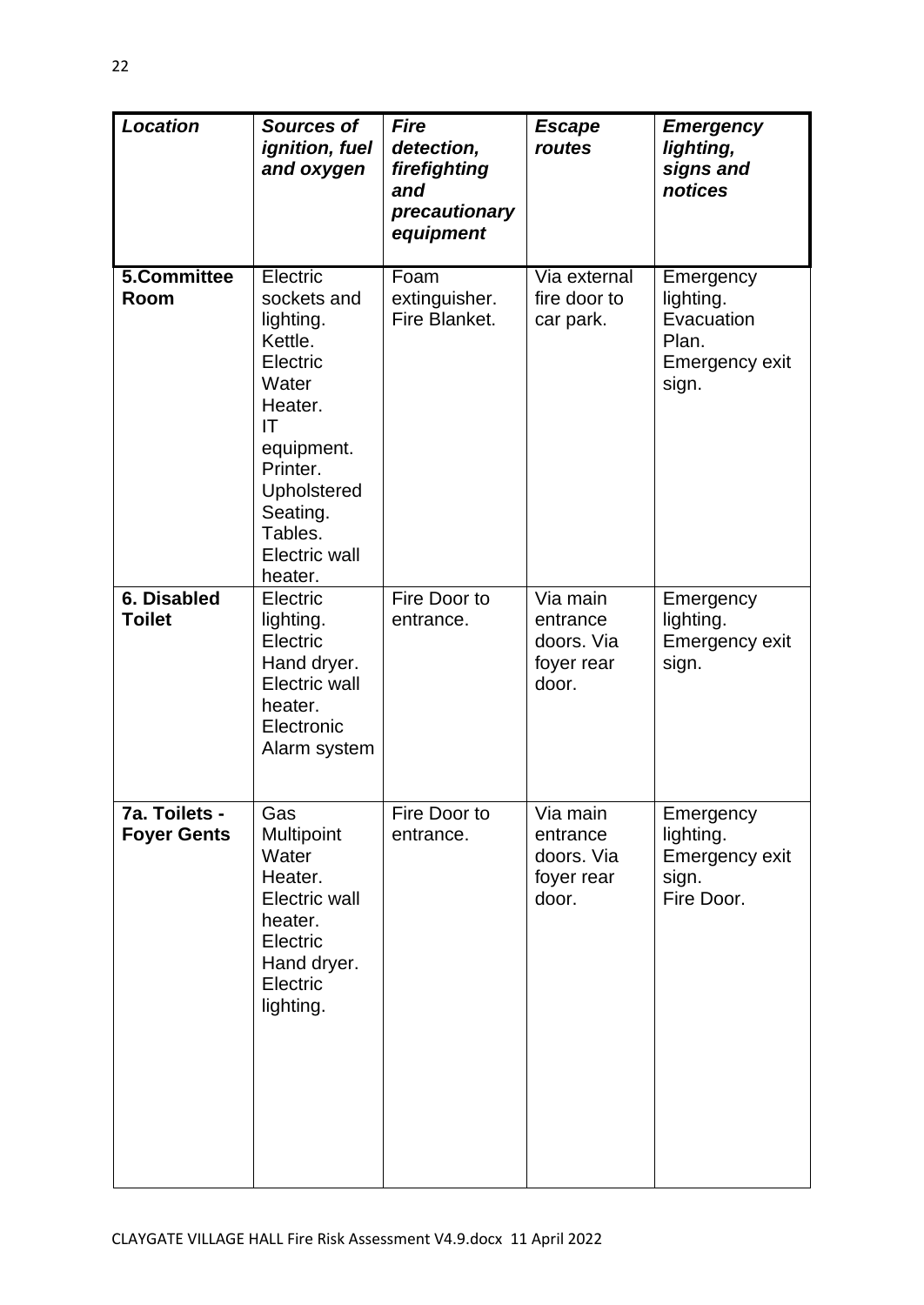| <b>Location</b>                                 | <b>Sources of</b><br>ignition, fuel<br>and oxygen                                                 | <b>Fire</b><br>detection,<br>firefighting<br>and<br>precautionary<br>equipment | <b>Escape</b><br>routes                                                                                                                                                               | <b>Emergency</b><br>lighting,<br>signs and<br>notices                                                              |
|-------------------------------------------------|---------------------------------------------------------------------------------------------------|--------------------------------------------------------------------------------|---------------------------------------------------------------------------------------------------------------------------------------------------------------------------------------|--------------------------------------------------------------------------------------------------------------------|
| 7b. Toilets -<br><b>Foyer Ladies</b>            | Electric wall<br>heater.<br><b>Electric Hand</b><br>dryer.<br>Electric<br>lighting.               | Fire Door to<br>entrance.                                                      | Via main<br>entrance<br>doors. Via<br>foyer rear<br>door.                                                                                                                             | Emergency<br>lighting.<br><b>Emergency exit</b><br>sign.<br>Fire Door.                                             |
| 7c. Toilets -<br><b>Stage Ladies</b><br>& Gents | Electric<br>lighting.<br><b>Electric water</b><br>$heater(s)$ .<br>Electric wall<br>$heater(s)$ . | None                                                                           | Via Main hall<br>external fire<br>door to car<br>park.<br>Via<br>Committee<br>Room<br>external fire<br>door to car<br>park.<br>Via rear side<br>external fire<br>door to car<br>park. | Emergency<br>lighting.<br><b>Emergency exit</b><br>signs.                                                          |
| 8. Gallery<br><b>Storage</b>                    | Electric<br>sockets and<br>lighting.<br><b>Stage Props</b><br>& Wardrobe.                         | Foam<br>extinguisher<br>(2)                                                    | Via stairs to<br>Main hall<br>then:<br>Via external<br>fire door to<br>car park.<br>Via external<br>fire door to<br>rear<br>courtyard.<br>Via main<br>entrance.                       | Emergency<br>lighting on<br>landing.<br>Emergency exit<br>sign above<br>stairs.<br><b>Emergency exit</b><br>signs. |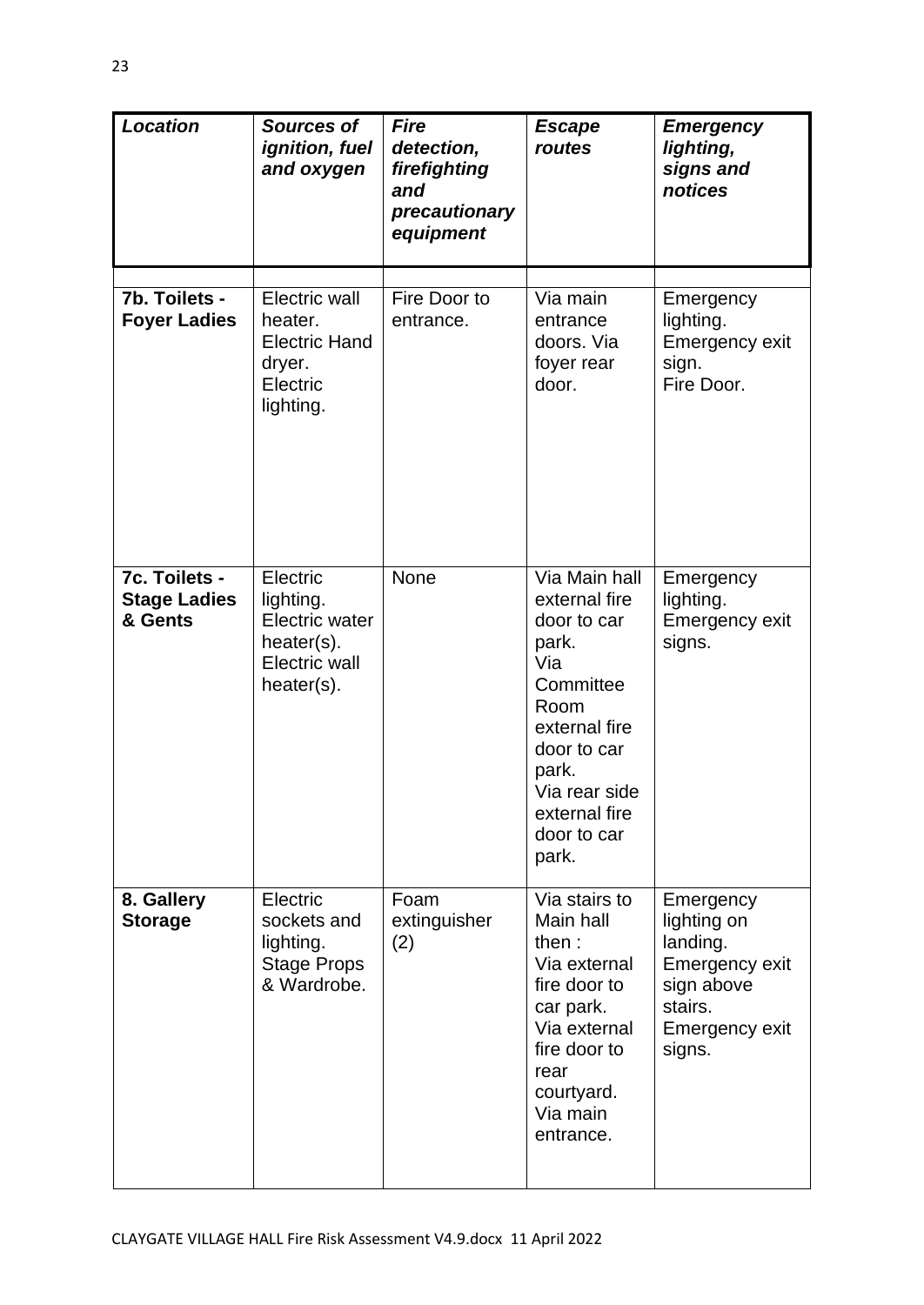| <b>Location</b>                                | <b>Sources of</b><br>ignition, fuel<br>and oxygen                                                                                                                                                                                                       | <b>Fire</b><br>detection,<br>firefighting<br>and<br>precautionary<br>equipment | <b>Escape</b><br>routes                                                                                                                                         | <b>Emergency</b><br>lighting,<br>signs and<br>notices                          |
|------------------------------------------------|---------------------------------------------------------------------------------------------------------------------------------------------------------------------------------------------------------------------------------------------------------|--------------------------------------------------------------------------------|-----------------------------------------------------------------------------------------------------------------------------------------------------------------|--------------------------------------------------------------------------------|
|                                                |                                                                                                                                                                                                                                                         |                                                                                |                                                                                                                                                                 |                                                                                |
| 9. Gallery<br><b>Stage</b><br>Lighting<br>Room | Electric<br>sockets and<br>lighting.<br>IT equipment<br><b>Stage</b><br>Lighting<br>Electrical<br><b>Distribution</b><br>board.<br>Audio<br>Amplifier.<br><b>Stage</b><br>Lighting<br>Control<br>Board.<br>Dimming<br>Control for<br>"House<br>Lights". | CO <sub>2</sub><br>extinguisher.                                               | Via stairs to<br>Main hall<br>then:<br>Via external<br>fire door to<br>car park.<br>Via external<br>fire door to<br>rear<br>courtyard.<br>Via main<br>entrance. | <b>None</b>                                                                    |
| 10. Furniture<br><b>Storage Area</b>           | Electric<br>sockets and<br>lighting.<br>Upholstered<br>Seating.<br>Tables.<br>Sports Mats.                                                                                                                                                              | Foam<br>extinguisher.<br>CO <sub>2</sub><br>extinguisher.                      | Via external<br>fire door to<br>rear<br>courtyard.                                                                                                              | Emergency<br>lighting.<br>Evacuation<br>Plan.<br>Emergency exit<br>$sign(s)$ . |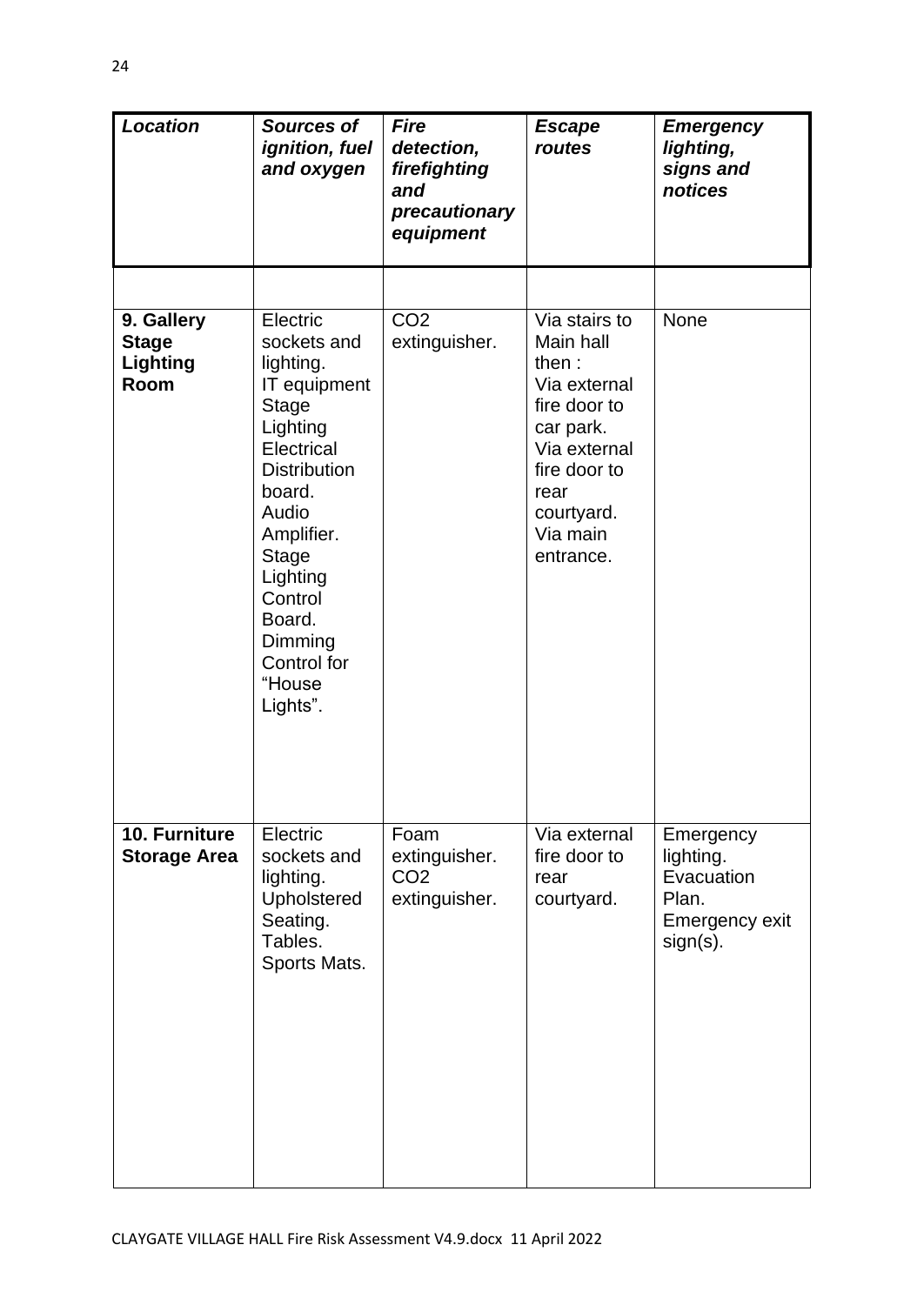| <b>Location</b>                                | <b>Sources of</b><br>ignition, fuel<br>and oxygen                                                                                                                                                                                      | <b>Fire</b><br>detection,<br>firefighting<br>and<br>precautionary<br>equipment          | <b>Escape</b><br>routes                                                                                                                                  | <b>Emergency</b><br>lighting,<br>signs and<br>notices                                             |
|------------------------------------------------|----------------------------------------------------------------------------------------------------------------------------------------------------------------------------------------------------------------------------------------|-----------------------------------------------------------------------------------------|----------------------------------------------------------------------------------------------------------------------------------------------------------|---------------------------------------------------------------------------------------------------|
| 11.Stage<br>(including<br>under Stage<br>area) | Electric<br>sockets and<br>lighting.<br>Electrical<br><b>Distribution</b><br>board.<br><b>Stage</b><br>Lighting.<br><b>Stage</b><br>Curtains.<br>Storage of<br>wooden<br>scenery.<br>Storage of<br>Large Plastic<br>Play<br>Equipment. | Foam<br>extinguisher<br>(2).<br>CO <sub>2</sub><br>extinguisher.<br><b>Fire Blanket</b> | Via stage left<br>external fire<br>door to car<br>park.<br>Via stage<br>right external<br>fire door to<br>passageway<br>leading to<br>rear<br>courtyard. | Emergency<br>lighting.<br><b>Evacuation Plan</b><br>(2).<br><b>Emergency exit</b><br>$signs(8)$ . |
| 12. Stage<br><b>Dressing</b><br>Room           | Electric<br>sockets and<br>lighting.<br>Electric wall<br>heater.<br>Storage of<br>Dramatic<br>Society<br>apparatus.<br>Upholstered<br>Seating.<br>Tables.                                                                              | None                                                                                    | Via Furniture<br>Store then:<br>Via external<br>fire door to<br>rear<br>courtyard.                                                                       | Emergency<br>lighting.<br>Emergency exit<br>sign.                                                 |
| 13. Hirers<br><b>Storage</b><br>Rooms (2)      | Electric<br>sockets and<br>lighting.<br>Storage of<br><b>Hirers</b><br>equipment.                                                                                                                                                      | None                                                                                    | Via Furniture<br>Store then:<br>Via external<br>fire door to<br>rear<br>courtyard                                                                        | <b>None</b>                                                                                       |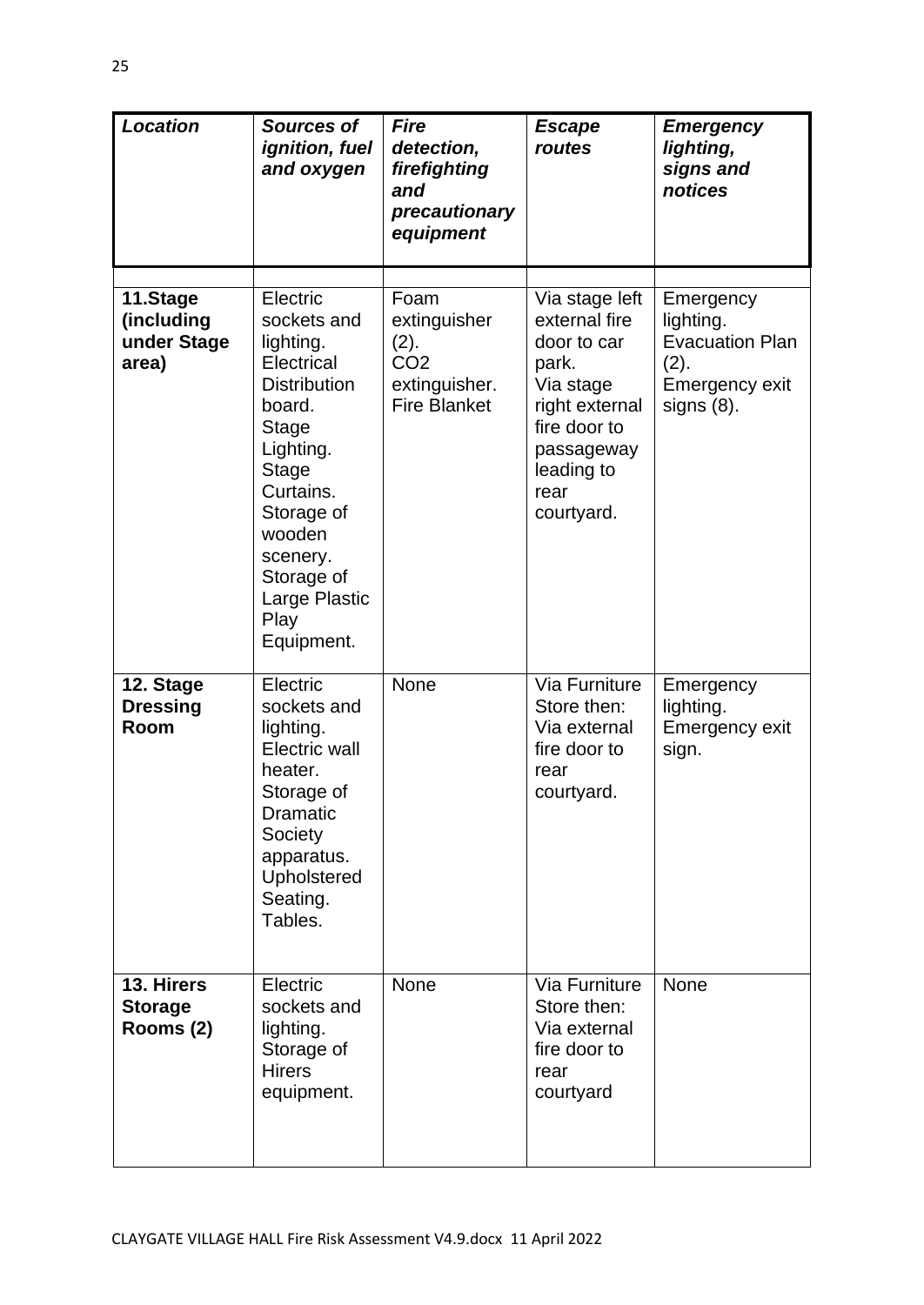| <b>Location</b>                                                      | <b>Sources of</b><br>ignition, fuel<br>and oxygen                                                               | <b>Fire</b><br>detection,<br>firefighting<br>and<br>precautionary<br>equipment | <b>Escape</b><br>routes                                                                                                                                        | <b>Emergency</b><br>lighting,<br>signs and<br>notices          |
|----------------------------------------------------------------------|-----------------------------------------------------------------------------------------------------------------|--------------------------------------------------------------------------------|----------------------------------------------------------------------------------------------------------------------------------------------------------------|----------------------------------------------------------------|
| 14. Rear<br><b>Corridor</b><br>(next to<br><b>Committee</b><br>Room) | Electric<br>sockets and<br>lighting.<br>P.A.<br>Equipment<br>Upholstered<br>Seating.<br>Tables.<br>White Board. | <b>None</b>                                                                    | Via stage left<br>external fire<br>door to car<br>park.<br>Via<br>Committee<br>Room<br>external fire<br>door to car<br>park.                                   | Emergency<br>lighting.<br><b>Emergency exit</b><br>$sign(s)$ . |
| 15. Parish<br><b>Council</b><br><b>Storage</b><br>Room               | Electric<br>sockets and<br>lighting.<br>Printer                                                                 | None                                                                           | Via stage left<br>external fire<br>door to car<br>park.                                                                                                        | <b>None</b>                                                    |
| 16. Cleaners<br><b>Storage</b><br>Room                               | Lighting.<br>Cleaning<br>Liquids.<br>Toilet paper.<br>Paper Hand<br>Towels.                                     | None                                                                           | Via stairs to<br>Main hall<br>then:<br>Via external<br>fire door to<br>car park.<br>Via external<br>fire door to<br>rear<br>courtyard.<br>Via main<br>entrance | None                                                           |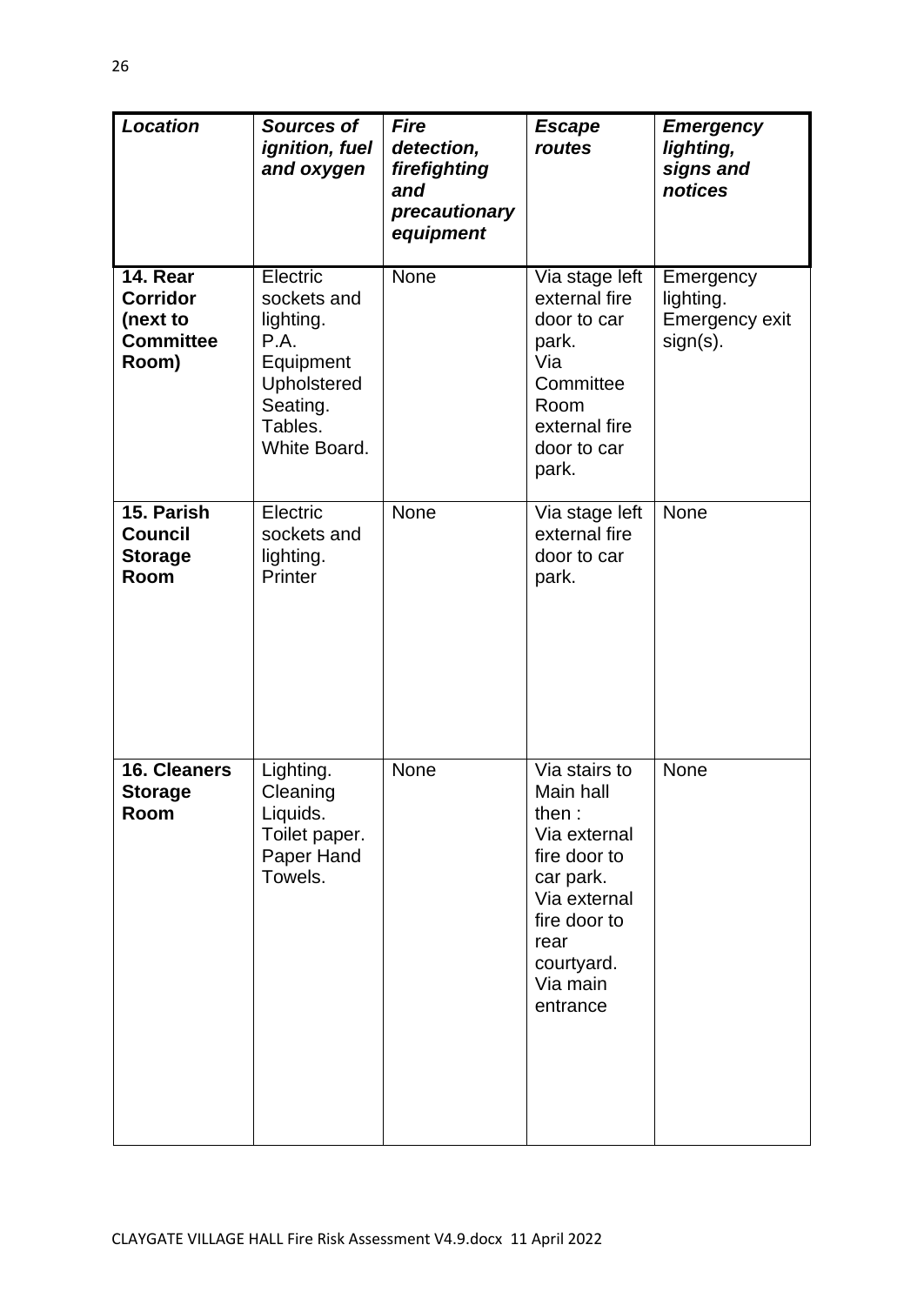| <b>Location</b>                                                             | <b>Sources of</b><br><i>ignition, fuel</i><br>and oxygen                                                                                                                                                                                                                                                       | <b>Fire</b><br>detection,<br>firefighting<br>and<br>precautionary<br>equipment | <b>Escape</b><br>routes                                                                                                                                                                    | <b>Emergency</b><br>lighting,<br>signs and<br>notices |
|-----------------------------------------------------------------------------|----------------------------------------------------------------------------------------------------------------------------------------------------------------------------------------------------------------------------------------------------------------------------------------------------------------|--------------------------------------------------------------------------------|--------------------------------------------------------------------------------------------------------------------------------------------------------------------------------------------|-------------------------------------------------------|
| 17. Heating<br>Room                                                         | Electric<br>sockets and<br>lighting.<br>Gas Warm<br><b>Air Heater</b><br>with<br>associated<br>controls.                                                                                                                                                                                                       | None                                                                           | <b>Via Furniture</b><br>Store then:<br>Via external<br>fire door to<br>rear<br>courtyard.<br>Via stage<br>right external<br>fire door to<br>passageway<br>leading to<br>rear<br>courtyard. | <b>None</b>                                           |
| <b>18. Main</b><br>Services -<br><b>Electrical/Gas</b><br>& Heating<br>Room | Electrical<br>Input<br>Switchgear.<br><b>Main Power</b><br><b>Distribution</b><br>Board.<br>Electric<br>sockets and<br>lighting.<br>Electrical<br>meter.<br><b>Gas Warm</b><br><b>Air Heater</b><br>and<br>associated<br>controls.<br>Gas meter.<br>Main & Small<br><b>Hall Lighting</b><br><b>Dimmer Unit</b> | None                                                                           | Via Main hall<br>then:<br>Via external<br>fire door to<br>car park.<br>Via external<br>fire door to<br>rear<br>courtyard.<br>Via main<br>entrance.                                         | Emergency<br>lighting.                                |
| 19. External<br><b>Storage</b>                                              | Electric<br>sockets and<br>lighting.                                                                                                                                                                                                                                                                           | Foam<br>extinguisher.                                                          | Via rear<br>courtyard.                                                                                                                                                                     | None                                                  |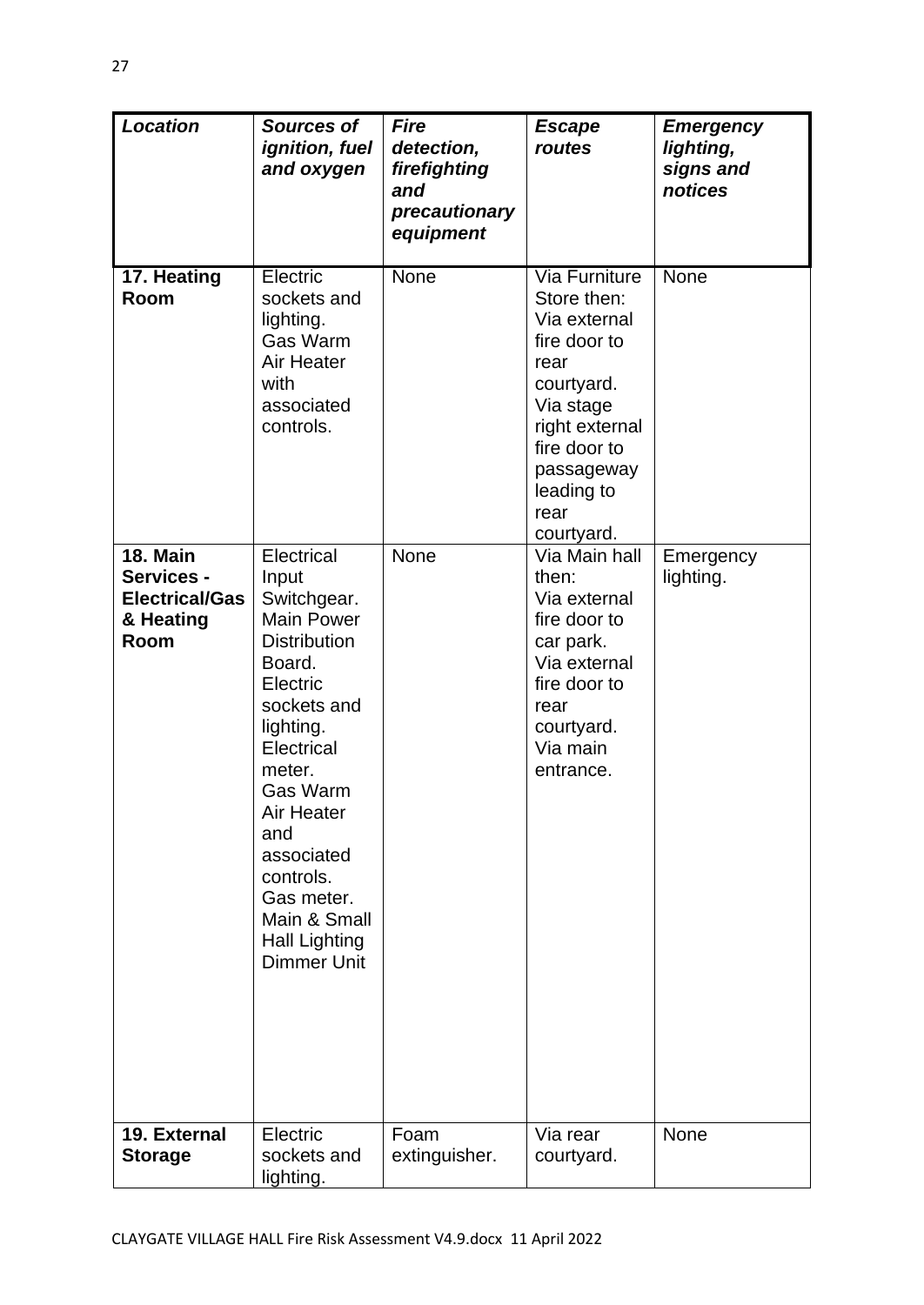| <b>Location</b>                   | Sources of<br><i>ignition, fuel</i><br>and oxygen                                                                                                    | <b>Fire</b><br>detection,<br>firefighting<br>and<br>precautionary<br>equipment | <b>Escape</b><br>routes                   | <b>Emergency</b><br>lighting,<br>signs and<br>notices |
|-----------------------------------|------------------------------------------------------------------------------------------------------------------------------------------------------|--------------------------------------------------------------------------------|-------------------------------------------|-------------------------------------------------------|
| <b>Areas (Prefab</b><br>Garages). | Electrical<br><b>Distribution</b><br>board.<br>Storage of<br>wooden<br>scenery.<br>Stage Props.<br>Paint.<br>Storage of<br>Maintenance<br>Materials. |                                                                                | Via side of<br>Small Hall to<br>car park. |                                                       |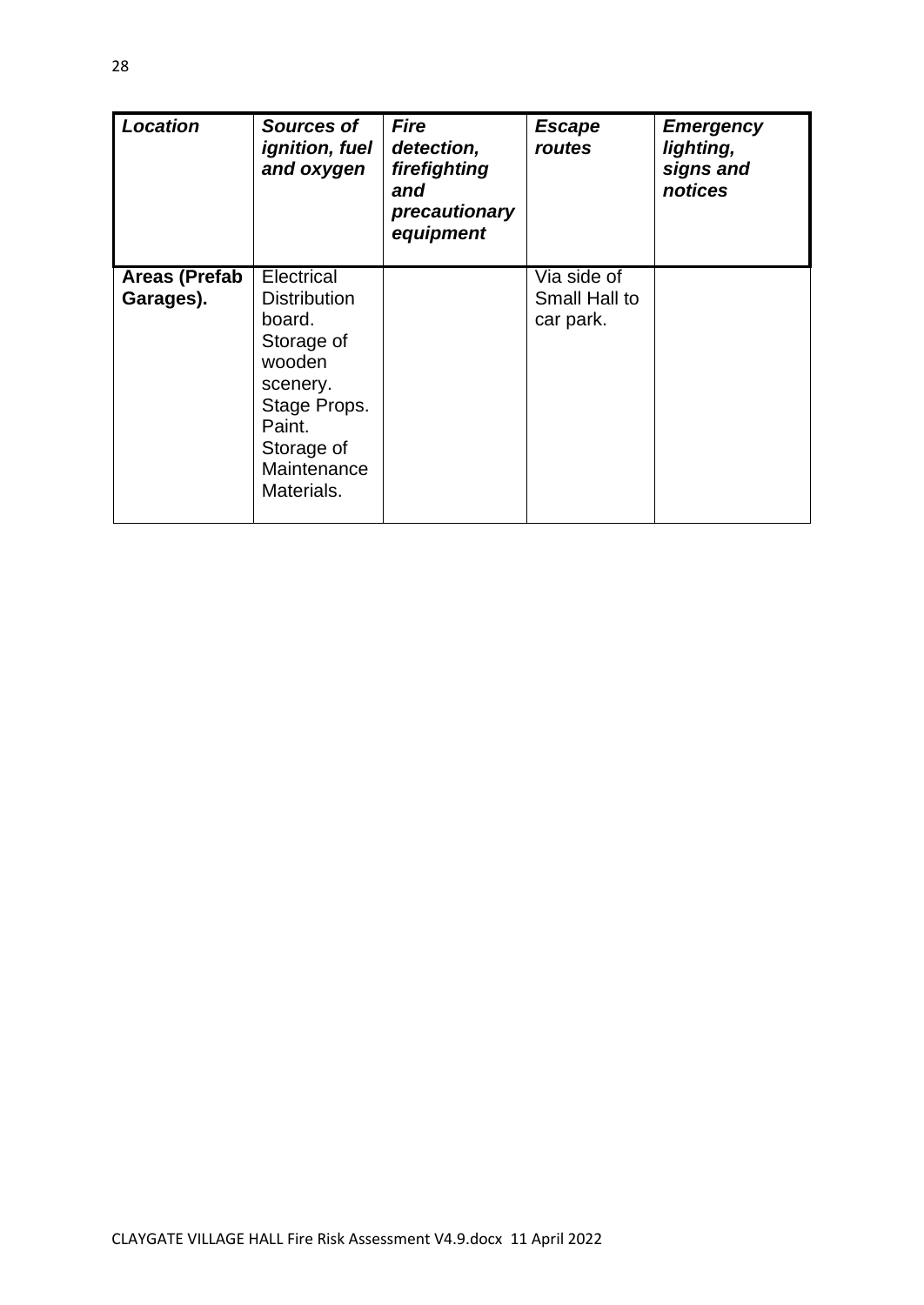# <span id="page-28-1"></span><span id="page-28-0"></span>FIRE EVACUATION PLAN

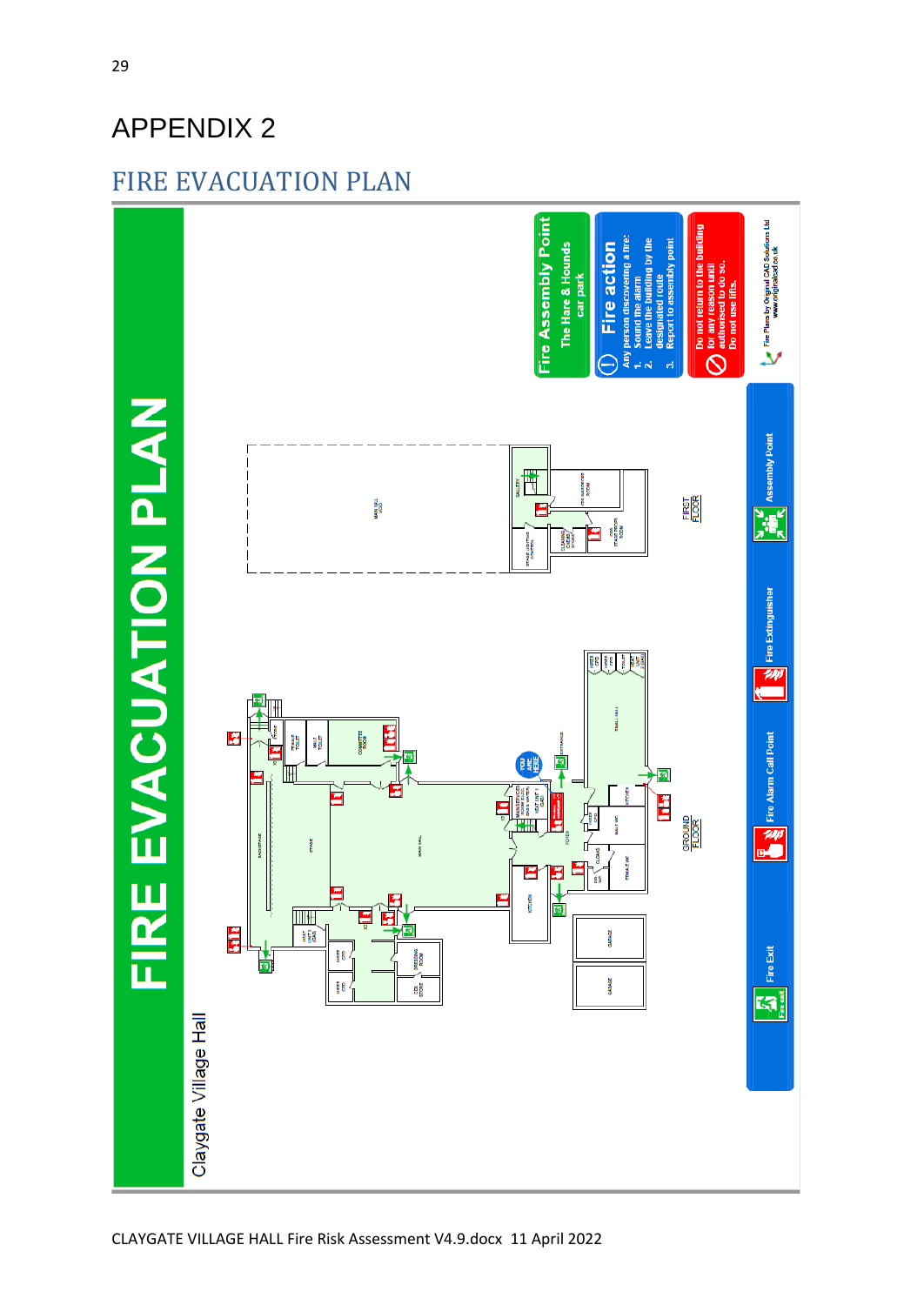## <span id="page-29-1"></span><span id="page-29-0"></span>FIRE ZONE PLAN

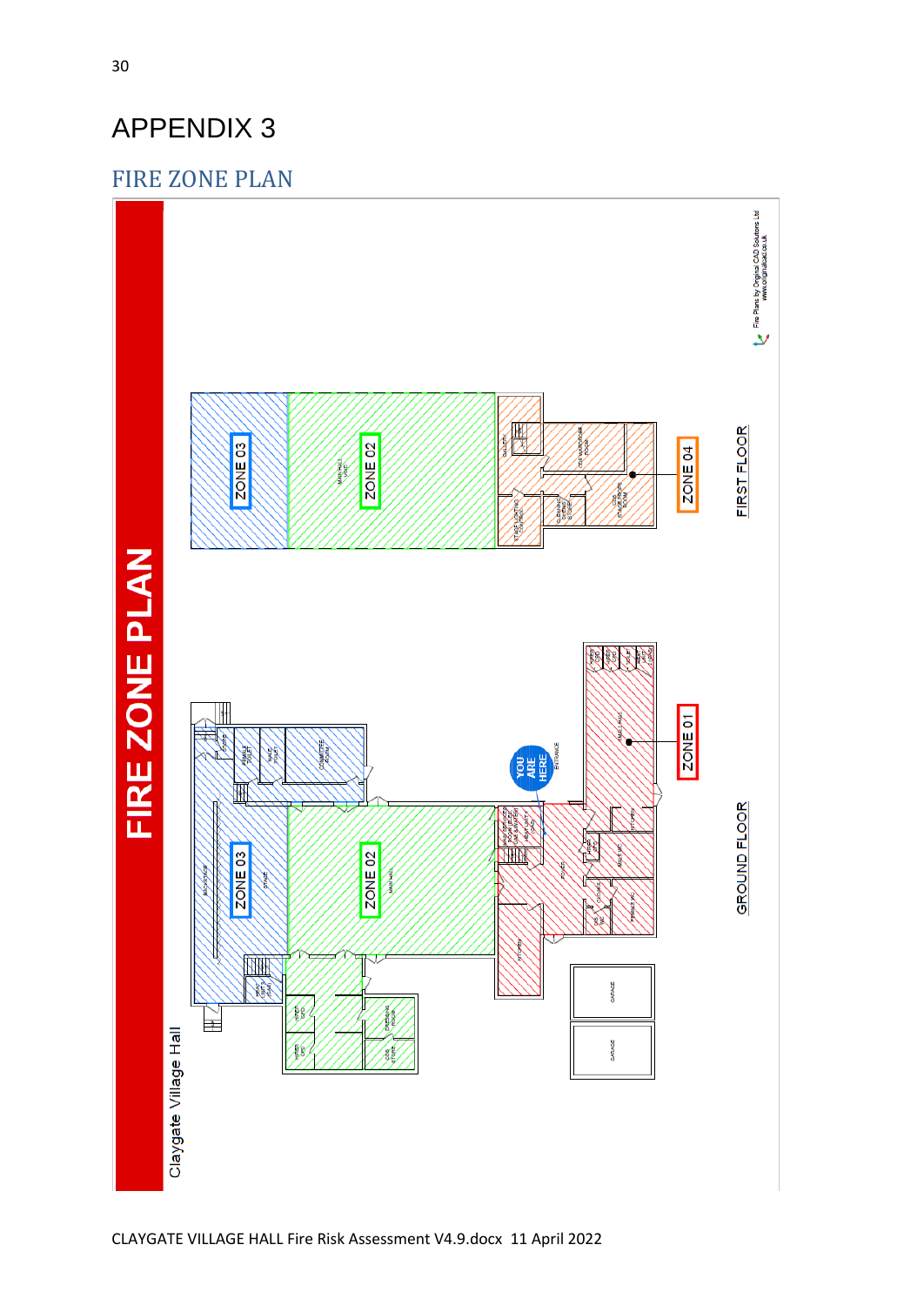# <span id="page-30-1"></span><span id="page-30-0"></span>Weekly Checks

| Fire alarm - test system                    |
|---------------------------------------------|
| Emergency lighting - visual check           |
| Fire doors - visual check                   |
| Fire Extinguishers - check safety link      |
| Gas Warm Air Heating Systems - visual check |
| Lights - visual check                       |
| Stage Lighting - visual check               |
| Storage Areas - visual check                |
| Fridges - visual check                      |
| Dishwasher - visual check                   |
| Cooker - visual check                       |
| Portable Appliances - visual check          |
| Gas Multipoint Water heaters - visual check |

.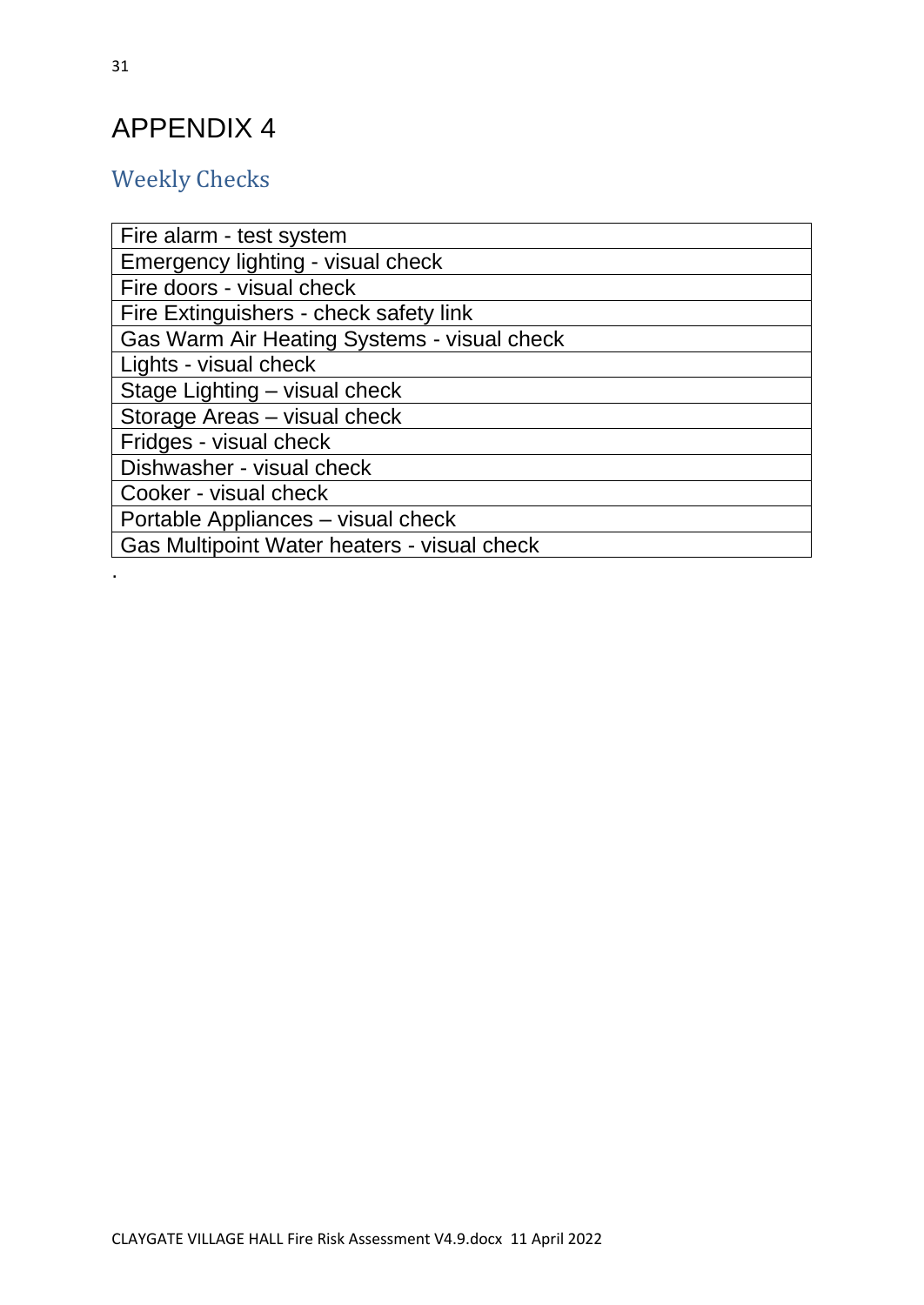# <span id="page-31-1"></span><span id="page-31-0"></span>Location of Fire Detectors

Claygate Village Hall has 18 smoke detectors located as follows: -

- 1. Main entrance and foyer
- 2. Main Hall
- 3. Kitchen
- 4. Small Hall
- 5. Committee Room
- 6. Gallery Landing area
- 7. Gallery Stage Lighting Room
- 8. Gallery Props Store
- 9. Gallery Cloaks Store
- 10. Furniture Storage area
- 11. Stage Left
- 12. Stage Right<br>13. Under Stage
- **Under Stage**
- 14. Stage Rear Passage
- 15. Heating Room next to furniture store
- 16. Main Gas/Electrical Services & Heating room
- 17. Loft Foyer end
- 18. Loft Stage end